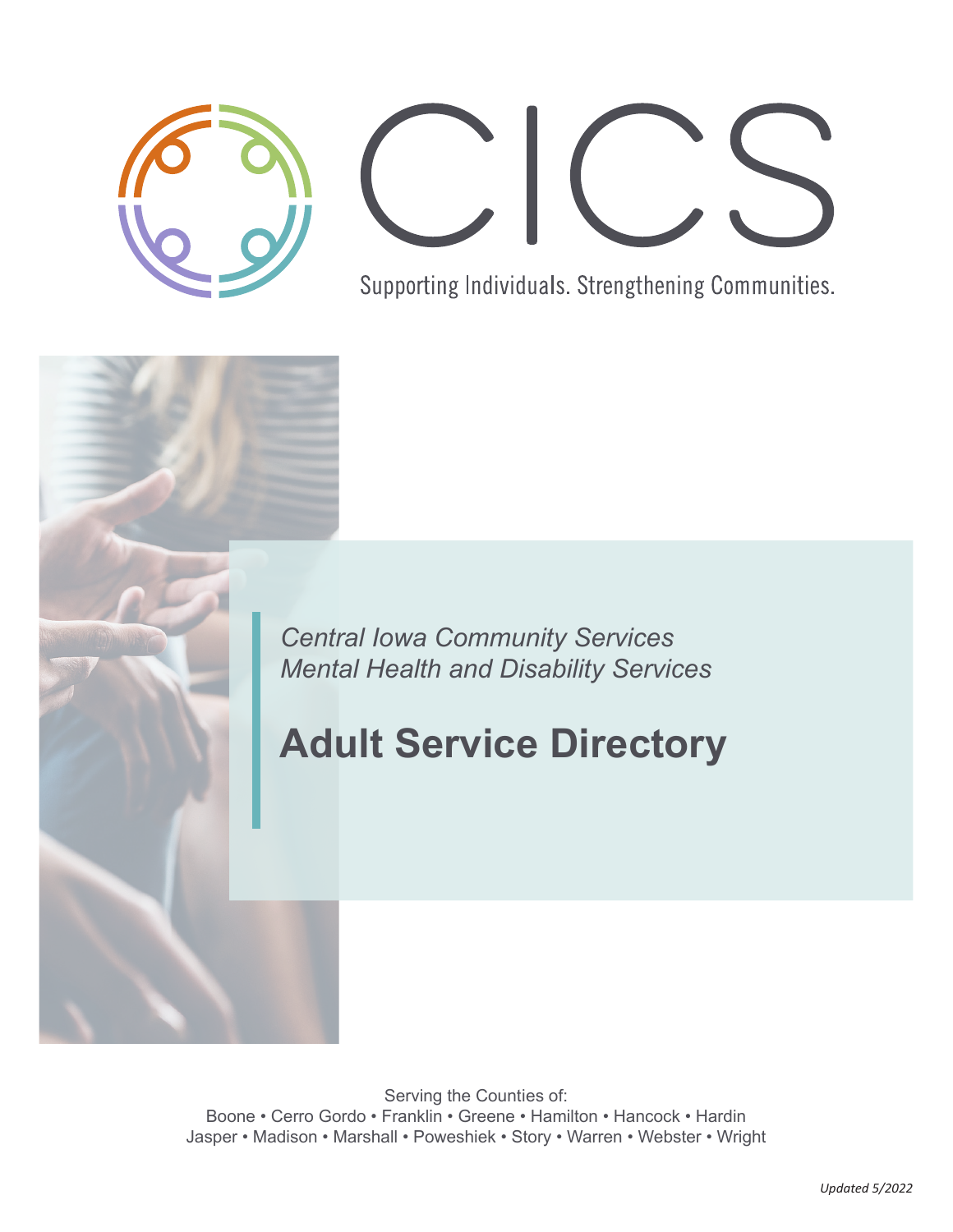

#### *The information in this directory is as accurate as the information given to CICS on this date: May 1, 2022.*

*If you find an error or item that needs to be updated please email liza.howard@cicsmhds.org. Thank you.*

## **TABLE OF CONTENTS**

If you are not in crisis, but are struggling with a mental health or substance use issue and need someone to talk to, call the 24/7 Iowa Warm Line.

| Community Based Crisis Stabilization          |
|-----------------------------------------------|
| Access Centers (Residential Based Crisis Stal |
| Supported Community Living Programs           |
|                                               |
| Supportive Employment                         |
| Assertive Community Treatment (ACT)           |
| Intensive Psychiatric Rehabilitation (IPR)    |
| Community Drop-In Services                    |
| Mental Health Providers/Therapy Services      |
| Mental Health Advocates                       |
|                                               |
| Iowa Vocational Rehabilitation Services       |
| Shelter Services (Homeless Shelters)          |
|                                               |
| Housing Authority/Rental Assistance           |
| Domestic Violence/Sexual Assault Services.    |
| Non-Emergency Police and Sheriff              |
| Youth Serving Agencies                        |
|                                               |
|                                               |



# 24-HOUR YOUR LIFE IOWA CRISIS LINE & CICS MOBILE RESPONSE

Answered by Foundation 2 Crisis Services

# 855-581-8111

Call and request a Mobile Response Team for in-person crisis support services, when applicable.

Chat support is available anytime at www.YourLifeIowa.org or text 855-895-8398.

A crisis is any stress or pressure that has become too great for you to cope with alone. All contacts & services are FREE & confidential.

## IOWA WARM LINE • 844-775-9276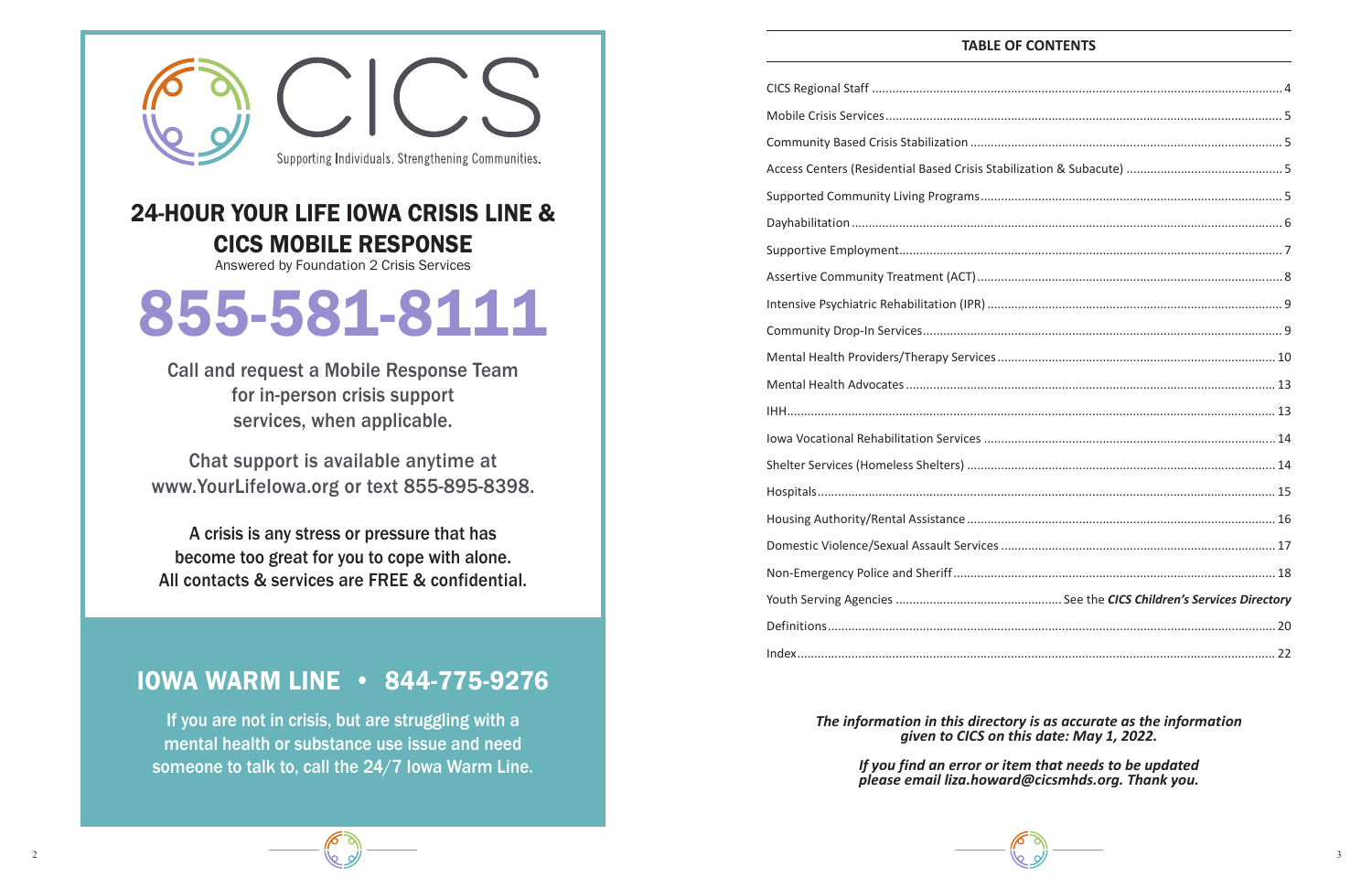

#### **CICS Regional Staff**

| <b>Regional CEO</b>                                  | Russell Wood         | 641-456-2128 |
|------------------------------------------------------|----------------------|--------------|
| <b>Regional Coordination Officer</b>                 | Linn Adams           | 641-939-8168 |
| <b>Regional Finance Officer</b>                      | <b>Betsy Stursma</b> | 515-961-1068 |
| <b>Regional Planning Officer</b>                     | Patti Treibel Leeds  | 515-832-9550 |
| <b>Regional Operations Officer</b>                   | Karla Webb           | 515-663-2945 |
| <b>Regional Program Manager</b>                      | Meghan Freie         | 641-456-2128 |
| <b>Children's Behavior Health Coordinators &amp;</b> |                      |              |
| <b>Service Coordination Supervisors</b>              | Liza Howard          | 515-962-5128 |
|                                                      | Robin McKee          | 641-456-2128 |

## **CICS Regional Service Coordinators**

| <b>Boone</b>                                        | Kim Schomaker                   | 515-433-4883         |
|-----------------------------------------------------|---------------------------------|----------------------|
| <b>Cerro Gordo</b>                                  | Jessica Crawford                | 641-494-3551         |
|                                                     | Starla Varrelman                | 641-494-3550         |
| <b>Franklin</b>                                     | Robin McKee                     | 641-456-2128         |
| Greene                                              | Kim Schomaker                   | 515-433-4883         |
| <b>Hamilton</b>                                     | Carrie Hisler                   | 515-832-9550         |
| <b>Hardin</b>                                       | Jodi Hamilton                   | 641-939-8165         |
| <b>Hancock</b>                                      | Jessica Crawford                | 641-373-4735         |
| Jasper                                              | Jarica White                    | 641-791-2304, ext. 2 |
| <b>Madison</b>                                      | Christy Christenson             | 515-493-1453         |
| <b>Marshall</b>                                     | Lisa Soder                      | 641-754-6390         |
| <b>Poweshiek</b>                                    | <b>Brenda Daily</b>             | 641-236-9199         |
| <b>Story</b>                                        | Kathy Johnson                   | 515-663-2941         |
|                                                     | Nikki Sprecher                  | 515-663-2939         |
| Warren                                              | Jess Van De Voort               | 515-961-1075         |
| Webster                                             | Carrie Hisler                   | 515-573-1485         |
| Wright                                              | Jodi Hamilton                   | 515-532-3309         |
| <b>Justice Involved Service Coordinators</b>        |                                 |                      |
| Boone, Greene, Hamilton, Webster                    | <b>Brittany Baker</b>           | 515-689-6012         |
| Cerro Gordo, Franklin, Hancock, Wright              | Jen Sheehan                     | 515-689-7078         |
| Story                                               | <b>Tyler Lennon</b>             | 515-571-8522         |
| <b>Agencies Providing Justice Involved Services</b> |                                 |                      |
| Story                                               | <b>Optimae LifeServices</b>     | 515-956-2600         |
| Hardin & Marshall                                   | <b>Center Associates</b>        | 641-752-1585         |
| Madison & Warren                                    | UnityPoint Health - Eyerly Ball | 515-961-1068         |
| Jasper                                              | Capstone Behavioral Healthcare  | 641-521-6571         |
| Poweshiek                                           | Capstone Behavioral Healthcare  | 641-792-4012         |

43 North Iowa 641-424-8708 Access, Inc. 641-456-2532 Spring Harbor 641-201-8990

**Hancock** Duncan Heights 641-923-3337

#### **Mobile Crisis Services**

#### **All Counties**

Eyerly Ball Mobile Crisis Response Team - Foundation 2 Dispatches 855-851-8111

#### **Community Based Crisis Stabilization**

#### **All Counties**

Eyerly Ball Mobile Crisis Response Team - Foundation 2 Dispatches 855-851-8111

#### **Access Centers (Residential Based Crisis Stabilization & Subacute)**

#### **All Counties**

Infinity Health (Osceola) 641-342-1742 North Iowa Regional Services (Waterloo) 319-291-2455 Southern Iowa Mental Health Center (Ottumwa) 641-682-8772 Mary Greeley Medical Center Transitional Living Center – *Subacute only* 515-239-6747 Zion Safe Harbor Crisis Center (Woodward) 515-642-4125

#### **Supported Community Living Programs**

#### **Boone**

Friends Forever Social Education Center 515-832-9548 Imagine the Possibilities 563-652-5252 Optimae LifeServices 515-956-2600

#### **Cerro Gordo**

Faith and Family 855-970-6296 Northstar 641-494-2540 One Vision 641-357-5277 Spring Harbor 641-201-8990

#### **Franklin**

**Greene** Imagine the Possibilities 563-652-5252

**Hamilton** Friends Forever Social Education Center 515-832-9550 One Vision 515-823-9620

#### **Hardin**

Access, Inc. 641-456-2532 Central Iowa Residential Services, Inc. (CIRSI) 641-648-2316 Optimae LifeServices 641-849-8120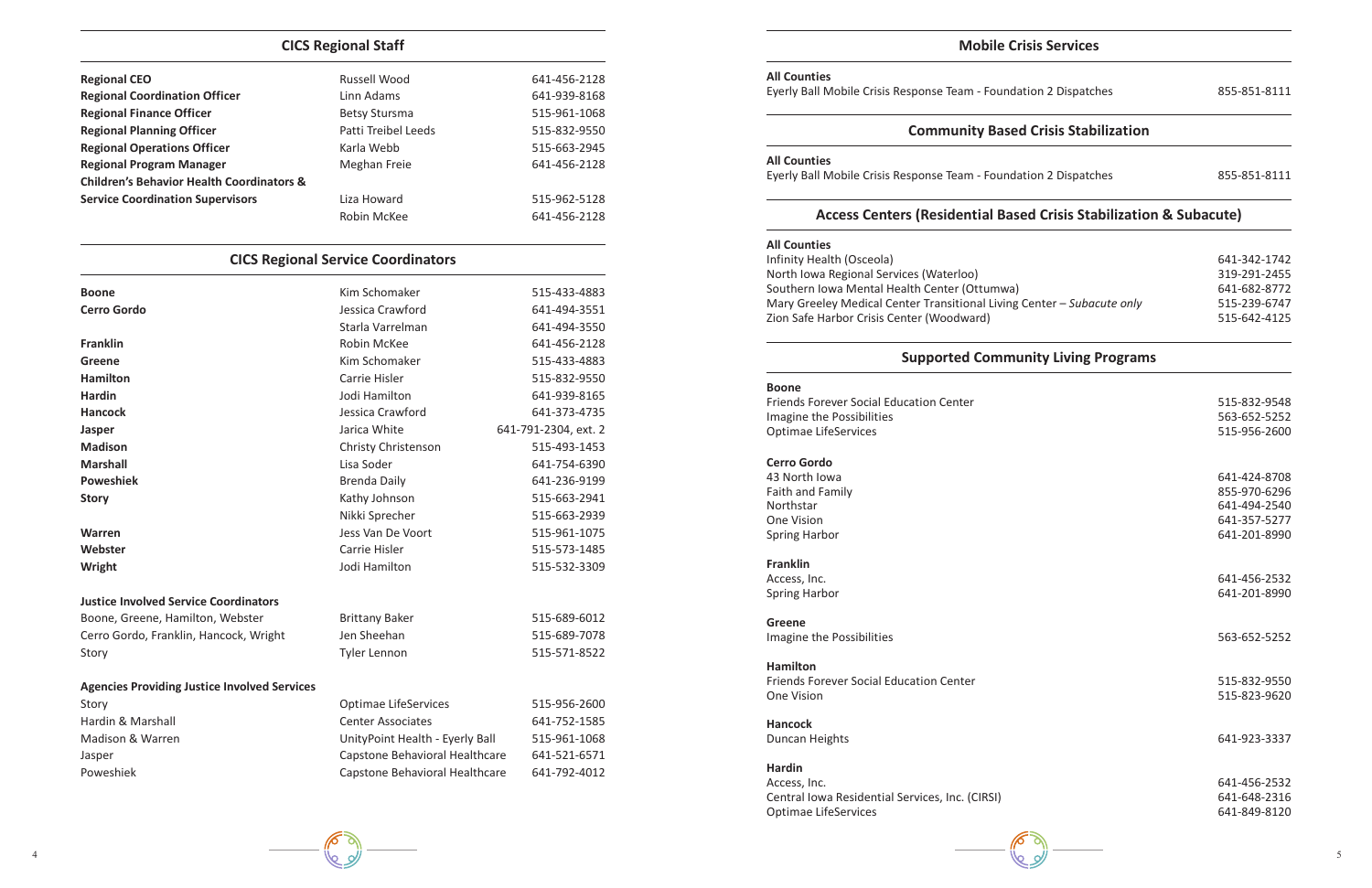515-961-3653 Imagine the Possibilities 563-652-5252

515-576-2126

641-424-8708 One Vision 641-357-5277

641-424-8708

563-659-7352



| 641-792-6119                 | <b>Greene</b>                                                                                                                                                                                                                                                                                                           |
|------------------------------|-------------------------------------------------------------------------------------------------------------------------------------------------------------------------------------------------------------------------------------------------------------------------------------------------------------------------|
|                              | Imagine the Possibilities                                                                                                                                                                                                                                                                                               |
|                              |                                                                                                                                                                                                                                                                                                                         |
| 515-993-4973                 | <b>Hamilton</b><br><b>Friends Forever</b>                                                                                                                                                                                                                                                                               |
|                              |                                                                                                                                                                                                                                                                                                                         |
| 641-752-5762                 | <b>Jasper</b>                                                                                                                                                                                                                                                                                                           |
| 641-328-1040                 | Progress Industries                                                                                                                                                                                                                                                                                                     |
| 641-754-4842                 |                                                                                                                                                                                                                                                                                                                         |
| 641-753-4133                 | <b>Madison</b>                                                                                                                                                                                                                                                                                                          |
|                              | Imagine the Possibilities                                                                                                                                                                                                                                                                                               |
|                              | <b>Marshall</b>                                                                                                                                                                                                                                                                                                         |
|                              | <b>Central Iowa Residential Services</b>                                                                                                                                                                                                                                                                                |
|                              | <b>REM Iowa</b>                                                                                                                                                                                                                                                                                                         |
|                              | <b>Poweshiek</b>                                                                                                                                                                                                                                                                                                        |
|                              | <b>Central Iowa Residential Services</b>                                                                                                                                                                                                                                                                                |
|                              |                                                                                                                                                                                                                                                                                                                         |
|                              | <b>Story</b>                                                                                                                                                                                                                                                                                                            |
|                              | Mainstream Living                                                                                                                                                                                                                                                                                                       |
|                              | Optimae LifeServices                                                                                                                                                                                                                                                                                                    |
|                              | Friendship Ark                                                                                                                                                                                                                                                                                                          |
|                              |                                                                                                                                                                                                                                                                                                                         |
|                              | Warren                                                                                                                                                                                                                                                                                                                  |
| 641-275-5471                 | Chrisitan Opportunity Center<br>Imagine the Possibilities                                                                                                                                                                                                                                                               |
|                              |                                                                                                                                                                                                                                                                                                                         |
|                              | Webster                                                                                                                                                                                                                                                                                                                 |
|                              | LifeWorks                                                                                                                                                                                                                                                                                                               |
|                              |                                                                                                                                                                                                                                                                                                                         |
|                              |                                                                                                                                                                                                                                                                                                                         |
|                              |                                                                                                                                                                                                                                                                                                                         |
|                              | <b>Boone</b>                                                                                                                                                                                                                                                                                                            |
| 515-448-5464                 | Imagine the Possibilities                                                                                                                                                                                                                                                                                               |
|                              | <b>Cerro Gordo</b>                                                                                                                                                                                                                                                                                                      |
|                              | 43 North Iowa<br>One Vision                                                                                                                                                                                                                                                                                             |
|                              |                                                                                                                                                                                                                                                                                                                         |
|                              | <b>Franklin</b>                                                                                                                                                                                                                                                                                                         |
| 515-832-9550                 | 43 North Iowa                                                                                                                                                                                                                                                                                                           |
|                              |                                                                                                                                                                                                                                                                                                                         |
|                              | <b>Greene</b>                                                                                                                                                                                                                                                                                                           |
|                              |                                                                                                                                                                                                                                                                                                                         |
| 641-357-5277<br>641-424-8708 | Imagine the Possibilities                                                                                                                                                                                                                                                                                               |
|                              | 641-787-9133<br>563-652-5252<br>641-351-4447<br>641-521-7535<br>641-236-5774<br>515-232-7220<br>515-598-3300<br>515-292-9556<br>515-232-7262<br>515-232-8405<br>641-787-9133<br>515-961-6918<br>515-961-3653<br>515-576-3114<br>515-573-7261<br>515-573-7261<br>641-456-2532<br>515-532-3221<br>563-652-5252, ext. 2912 |

641-456-2532

563-659-7352

515-832-9550

Progress Industries 641-275-3363

Imagine the Possibilities 563-652-5252

es, Inc. (CIRSI) 641-752-5762 641-753-4133

es, Inc. (CIRSI) 641-236-5774

515-232-8065 515-956-2600 515-292-9556

## **Supported Employment**

563-652-5252, ext. 2911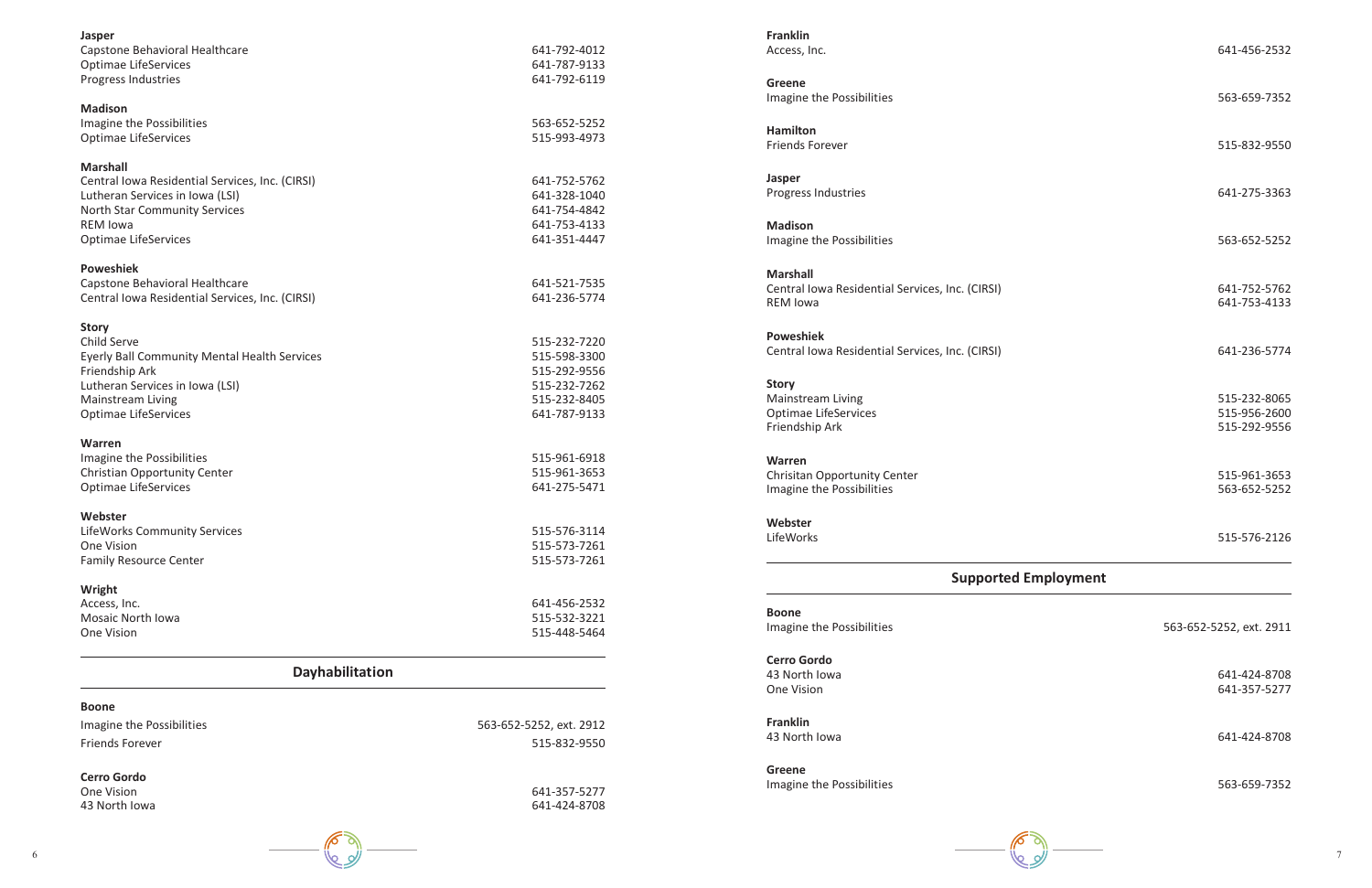

Access 1-800-432-3606 / 515-432-3606 515-620-5352 Community & Family Resources (CFR) 515-576-7261 515-432-8687 Eyerly Ball Community Mental Health Services 515-598-3300 515-432-3206<br>515-432-7288

#### **Community Drop-In Services**

| <b>Hamilton</b>                                                          |                                             |                                                                                                                                                                    |
|--------------------------------------------------------------------------|---------------------------------------------|--------------------------------------------------------------------------------------------------------------------------------------------------------------------|
| One Vision                                                               | 515-206-2532 / 515-570-5047                 | <b>Intensive Psych</b>                                                                                                                                             |
| <b>Hardin</b><br>43 North Iowa                                           | 641-373-2996                                | <b>All Counties</b><br>Central Iowa Recovery (CIR)                                                                                                                 |
| <b>Jasper</b><br>Progress Industries                                     | 641-275-3363                                | Commun                                                                                                                                                             |
| <b>Madison</b>                                                           |                                             | *These are the physical locations, however rest                                                                                                                    |
| <b>IVRS</b><br>Imagine the Possibilities                                 | 641-782-8538<br>563-652-5252                | <b>Boone</b><br>The Rose Center                                                                                                                                    |
| <b>Marshall</b><br><b>MIW</b>                                            | 641-752-3697                                | <b>Cerro Gordo</b><br>Prairie Ridge Downtown Drop In Center                                                                                                        |
| <b>Poweshiek</b><br>Progress Industries - The Place (Grinnell only)      | 641-792-6119                                | <b>Franklin</b><br>Prairie Ridge Drop In - Franklin County                                                                                                         |
| <b>Story</b><br>Imagine the Possibilities<br><b>Optimae LifeServices</b> | 563-652-5252<br>515-856-2600                | <b>Hamilton</b><br>Friends Forever Social Education Center<br><b>Hardin</b><br>FIA Friendship Club, Inc.                                                           |
| Warren<br>Christian Opportunity Center<br>Imagine the Possibilities      | 515-961-3653<br>563-652-5252                | Jasper<br><b>Connections Peer Support</b>                                                                                                                          |
| Webster<br>One Vision<br><b>LifeWorks</b>                                | 515-206-2532 / 515-570-5047<br>515-576-2126 | <b>Marshall</b><br>Mid Iowa Triumph Recovery Center<br><b>Poweshiek</b><br><b>Station Clubhouse - Connections</b>                                                  |
| Wright<br>43 North Iowa                                                  | 641-423-7071                                | <b>Story</b>                                                                                                                                                       |
| <b>Assertive Community Treatment (ACT)</b>                               |                                             | <b>NAMI Central lowa</b><br><b>Warren</b>                                                                                                                          |
| <b>Boone</b>                                                             |                                             | The Phoenix Center                                                                                                                                                 |
| UnityPoint Health - Eyerly Ball                                          | 515-241-0982                                | Webster<br>Freedom Pointe                                                                                                                                          |
| <b>Cerro Gordo</b><br>Prairie Ridge Integrated Behavioral Health         | 641-243-7297                                | <b>Mental Health P</b>                                                                                                                                             |
| Hamilton, Webster<br>UnityPoint Health - Berryhill Center                | 515-574-6156                                | <b>Boone</b><br>Access<br>Ames Mental Health & Wellness Center<br>Community & Family Resources (CFR)                                                               |
| <b>Story</b><br>UnityPoint Health - Eyerly Ball                          | 515-598-3300                                | Counseling for Growth and Change/Lori Nel<br>Eyerly Ball Community Mental Health Servic<br>Healing Hearts Therapy/Peggy Clark<br>Imagine the Possibilities - Boone |

## **Interala Rehabilitation (IPR)**

515-297-4386

*\*These are the physical locations, however residents of other counties can attend any drop-in location.*

- 515-298-4394
- Prairie Ridge Downtown Drop In Center 641-243-7214
- 641-425-0572
- 515-832-9550
- 641-648-7500
- 641-275-3516
- 641-751-7656
- 641-236-5325
- 515-292-9400
- 641-521-4896
- 515-408-5917

## **Providers/Therapy Services**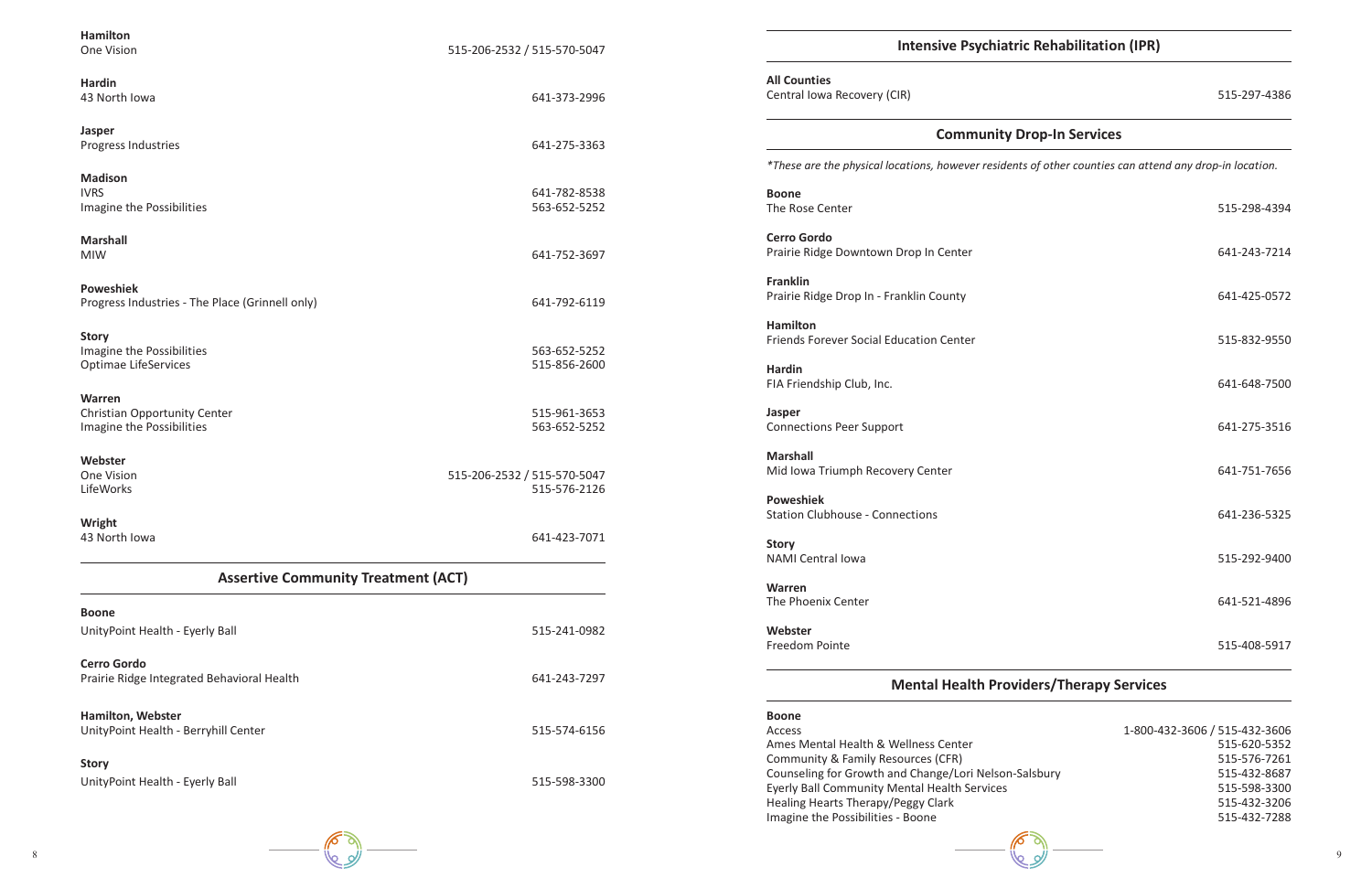

| Imagine the Possibilities - Perry<br>KW Counseling / Kevin Wilson<br>Lutheran Services in Iowa (LSI) - Scott Caldwell, LISW<br>River Valley Therapy Clinic - Jeremy Stumbo<br>Youth and Shelter Services (YSS) of Boone                                                 | 515-465-7541<br>515-720-1544<br>563-322-7419, ext. 15<br>515-290-2259<br>515-433-2091                                                        |
|-------------------------------------------------------------------------------------------------------------------------------------------------------------------------------------------------------------------------------------------------------------------------|----------------------------------------------------------------------------------------------------------------------------------------------|
| <b>Cerro Gordo</b><br><b>Anastasi Counseling Services</b><br><b>Catholic Charities</b><br><b>Families First</b><br><b>Generations Counseling</b><br>Mason City Psychiatry<br>Prairie Ridge Integrated Behavioral Healthcare<br><b>Turning Leaf Counseling Services</b>  | 641-423-4180<br>641-424-9683<br>319-433-0395<br>641-357-0272<br>641-494-5170<br>641-424-2391<br>641-421-2089                                 |
| <b>Franklin</b><br><b>Behavioral Health Options</b><br>UnityPoint Health - Berryhill Center<br>Central Iowa Recovery (CIR)<br>Iowa Specialty Clinic<br>Mason City Clinic<br>Prairie Ridge Integrated Behavioral Healthcare                                              | 641-512-5565<br>800-482-8305<br>641-373-0182<br>641-812-1094<br>641-494-5170<br>641-456-2365                                                 |
| Greene<br>Plains Area Mental Health Center<br>Rural Behavioral Health Team (Eyerly Ball)                                                                                                                                                                                | 712-792-2991<br>515-598-1787                                                                                                                 |
| <b>Hamilton</b><br>UnityPoint Health - Berryhill Center<br>Central Iowa Recovery (CIR)<br><b>Lutheran Social Services</b><br>Van Diest Medical Center<br><b>Hancock</b><br>Hancock County Health System<br>Hancock County Health System                                 | 800-482-8305<br>515-832-9550<br>515-832-3043<br>515-832-9400<br>641-843-5050<br>641-923-2651                                                 |
| Prairie Ridge Integrated Behavioral Healthcare<br><b>Hardin</b><br><b>Achieve Mental Health</b><br>Brian Vold, ARNP<br><b>Center Associates</b><br>Grace C. Mae<br><b>Optimae LifeServices</b>                                                                          | 641-424-2391<br>641-648-4010<br>641-648-4010<br>641-752-1585<br>319-361-6529<br>641-849-8120                                                 |
| <b>Jasper</b><br>Capstone Behavioral Healthcare<br>CareMore<br>Dr. Karen Quinn PHD<br>Dr. Sally Kuhn ARNP<br>House of Mercy<br><b>Integrated Treatment Services</b><br><b>Optimae LifeServices</b><br>Rural Behavioral Health Team (Eyerly Ball)<br>Tammy Foster Harber | 641-792-4012<br>515-989-6001<br>641-275-9276<br>641-521-5557<br>641-792-0717<br>641-792-0045<br>641-787-9133<br>515-598-1787<br>641-787-0026 |

#### **Madison**

#### **Marshall**

#### **Poweshiek**

#### **Story**

| <u>ividuisuli</u><br>Adel Mental Health<br>Borst Counseling Services, LLC<br><b>Crossroads Behavioral Health Services</b><br><b>Full Circle Therapy</b><br>Optimae LifeServices<br>Rural Behavioral Health Team (Eyerly Ball)<br>Turning Point Evaluation, Inc. | 515-993-1919<br>515-240-9474<br>515-462-3105<br>712-352-0837<br>515-993-4973<br>515-598-1787<br>515-462-5967 |
|-----------------------------------------------------------------------------------------------------------------------------------------------------------------------------------------------------------------------------------------------------------------|--------------------------------------------------------------------------------------------------------------|
| <b>Marshall</b><br><b>Center Associates</b><br>Grace C. Mae Advocate Center                                                                                                                                                                                     | 641-752-1585 / After Hours: 800-896-2055<br>641-753-1289                                                     |
| In Perspective, PLLC                                                                                                                                                                                                                                            | 641-753-0440                                                                                                 |
| Integrated Health Services (IHS)                                                                                                                                                                                                                                | 641-752-1585                                                                                                 |
| <b>Midwest Counseling</b>                                                                                                                                                                                                                                       | 641-352-3031                                                                                                 |
| <b>Moonstone Wellness</b>                                                                                                                                                                                                                                       | 515-393-4270                                                                                                 |
| <b>Optimae LifeServices</b>                                                                                                                                                                                                                                     | 641-351-4447                                                                                                 |
| Rural Behavioral Health Team (Eyerly Ball)                                                                                                                                                                                                                      | 515-598-1787                                                                                                 |
| <b>Steiner and Associates</b>                                                                                                                                                                                                                                   | 641-844-1200                                                                                                 |
| Substance Abuse Treatment Unit of Central Iowa (SATUCI)                                                                                                                                                                                                         | 641-752-5421                                                                                                 |
| <b>Poweshiek</b>                                                                                                                                                                                                                                                |                                                                                                              |
| Bridget Baechtel, LISW                                                                                                                                                                                                                                          | 641-236-4323                                                                                                 |
| Capstone Behavioral Healthcare                                                                                                                                                                                                                                  | 641-528-6065                                                                                                 |
| Central Iowa Juvenile Detention Center (CIJDC)                                                                                                                                                                                                                  | 641-858-3852                                                                                                 |
| <b>Creative Hope Counseling</b>                                                                                                                                                                                                                                 | 641-226-2665                                                                                                 |
| Davis Psychological                                                                                                                                                                                                                                             | 641-236-0632                                                                                                 |
| Dr. Huan Jacqueline Perman                                                                                                                                                                                                                                      | 352-872-8669                                                                                                 |
| <b>Healthy Homes Family Services</b>                                                                                                                                                                                                                            | 641-236-0273                                                                                                 |
| Jeff Wells                                                                                                                                                                                                                                                      | 641-236-4680                                                                                                 |
| Kun-Hong Lu                                                                                                                                                                                                                                                     | 641-236-8811                                                                                                 |
| <b>Midwest Counseling</b>                                                                                                                                                                                                                                       | 641-236-1644                                                                                                 |
| Rural Behavioral Health Team (Eyerly Ball)                                                                                                                                                                                                                      | 515-598-1787<br>641-752-5421                                                                                 |
| Substance Abuse Treatment Unit of Central Iowa (SATUCI)<br><b>Steiner and Associates</b>                                                                                                                                                                        | 641-844-1200                                                                                                 |
|                                                                                                                                                                                                                                                                 |                                                                                                              |
| <b>Story</b>                                                                                                                                                                                                                                                    |                                                                                                              |
| 5th Street Mental Health Professionals                                                                                                                                                                                                                          | 515-232-2051                                                                                                 |
| Ames Counseling and Psychological Services                                                                                                                                                                                                                      | 515-239-4410                                                                                                 |
| Ames Counseling Center                                                                                                                                                                                                                                          | 515-233-8473                                                                                                 |
| Ames Psychological Wellness Center                                                                                                                                                                                                                              | 515-292-9251                                                                                                 |
| Ames Therapy and Consulting<br>CareMore                                                                                                                                                                                                                         | 515-337-1380 / 515-450-5230<br>515-989-6001                                                                  |
| <b>Catalyst Counseling</b>                                                                                                                                                                                                                                      | 515-232-5340                                                                                                 |
| <b>Catholic Charities</b>                                                                                                                                                                                                                                       | 515-296-2759                                                                                                 |
| Central Iowa Psychological Services (CIPS)                                                                                                                                                                                                                      | 515-233-1122                                                                                                 |
| <b>Clear Brook Counseling Professionals</b>                                                                                                                                                                                                                     | 515-337-1764                                                                                                 |
| <b>Clinical Associates of Ames</b>                                                                                                                                                                                                                              | 515-292-2703                                                                                                 |
| Community & Family Resources (CFR)                                                                                                                                                                                                                              | 515-232-5811                                                                                                 |
| <b>Compass Tree Counseling</b>                                                                                                                                                                                                                                  | 515-233-3971                                                                                                 |
| Connecting Foundations on Grand, LLC.                                                                                                                                                                                                                           | 515-232-1689                                                                                                 |
| <b>Cornerstone Counseling Center</b>                                                                                                                                                                                                                            | 515-599-8904                                                                                                 |
| Creative Counseling Services, Inc.                                                                                                                                                                                                                              | 515-233-1699                                                                                                 |
| <b>Crossroads Counseling</b>                                                                                                                                                                                                                                    | 515-292-1813                                                                                                 |
| <b>Cultivate Wellness Counseling</b>                                                                                                                                                                                                                            | 515-212-7379                                                                                                 |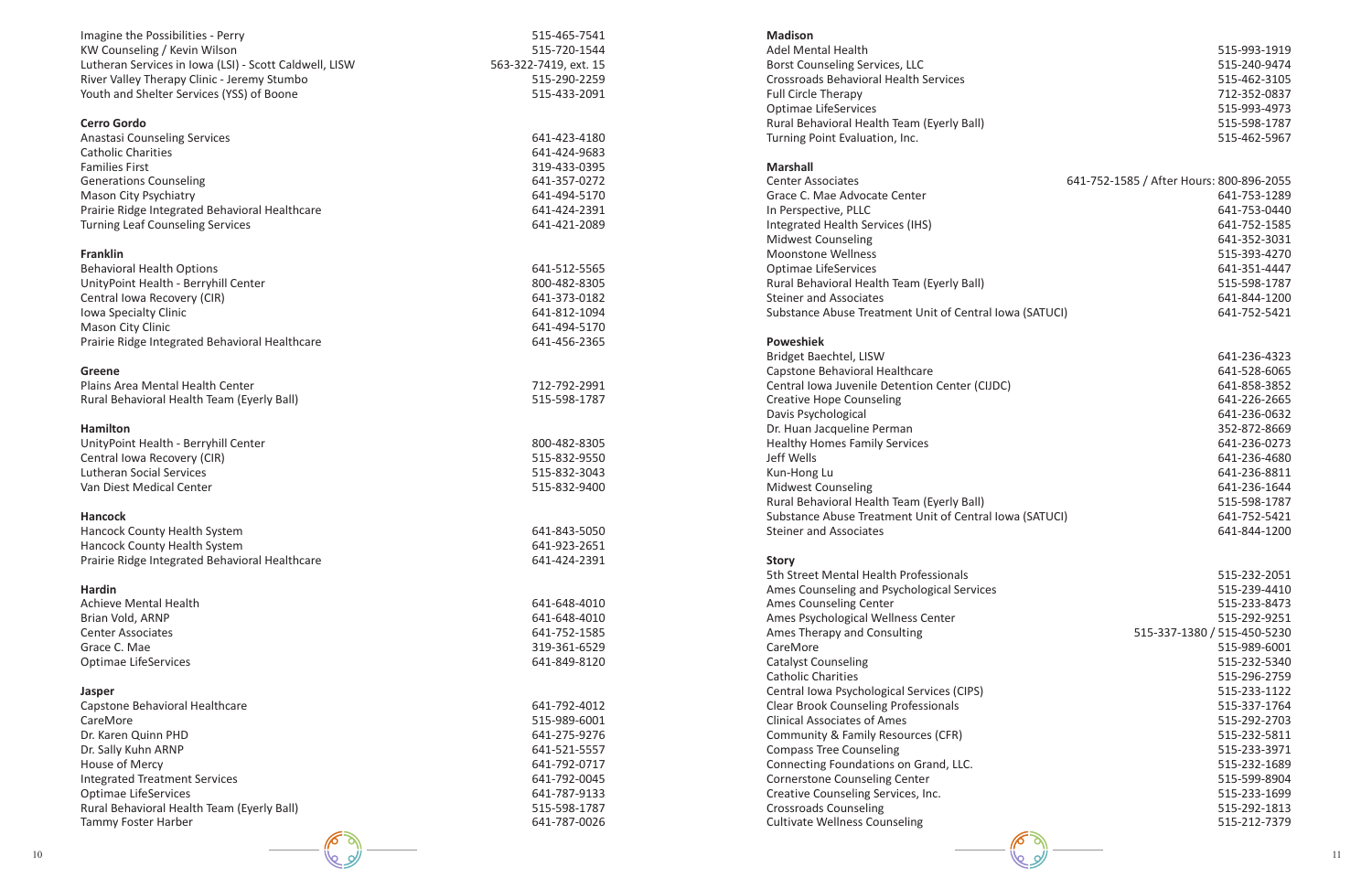

| <b>Eyerly Ball Community Mental Health Services</b> | 515-598-3300                           |
|-----------------------------------------------------|----------------------------------------|
| <b>Firm Foundations</b>                             | 515-233-8441                           |
| <b>Flourishing Engagements</b>                      | 515-450-9658                           |
| The Healing Place                                   | 515-943-1163                           |
| <b>Heart &amp; Solutions</b>                        | 800-531-4236                           |
| <b>Heartland Mental Health Therapy</b>              | 515-520-9703                           |
| Illuminations, Inc.                                 | 515-232-7157                           |
| Innovative Counseling & Consulting, Inc.            | 515-235-5224                           |
| Iowa State University Student Counseling            | 515-294-5056                           |
| Iowa State University Thielen Student Health Center | 515-294-5801                           |
| Kai Lani Center, LLC                                | 515-338-2929                           |
| Kavanaugh Counseling and Consulting, LLC            | 515-585-1035                           |
| Life Connections                                    | 641-903-7759                           |
| Lutheran Services in Iowa (LSI)                     | 515-232-7262 / Referrals: 888-457-4692 |
| Mary Greeley Medical Center - OP Bx Health          | 515-239-6888                           |
| <b>Network Community Counseling Services</b>        | 515-294-1898                           |
| New Journey Counseling                              | 515-232-1977                           |
| Next Counseling of Iowa                             | 515-996-6778                           |
| Okerberg and Associates                             | 515-577-6595                           |
| <b>Optimae LifeServices</b>                         | 515-715-1887                           |
| River Valley Therapy Clinic                         | 515-290-2259                           |
| Sue Stidwell, LMHC                                  | 515-599-3168                           |
| Vine Christian Counseling                           | 515-233-3977                           |
| Warren                                              |                                        |
| Bailey Saal, LISW                                   | 515-321-8071                           |
| CareMore                                            | 515-989-6001                           |
| <b>Choices Therapy Services</b>                     | 515-279-0111                           |
| Eyerly Ball Community Mental Health Services        | 515-243-5181                           |
| House of Mercy                                      | 515-358-7610                           |
| <b>New Beginnings</b>                               | 515-401-6886                           |
| <b>Optimae LifeServices</b>                         | 515-442-6790                           |
| Patti Campidilli                                    | 515-962-9126                           |
| Peace of Mind Counseling Services                   | 515-962-5561                           |
| <b>Team Restoration Ministries</b>                  | 515-238-9010                           |
| Wilkens Counseling Services, PLLC                   | 515-981-6321                           |
| Webster                                             |                                        |
| UnityPoint Health - Berryhill Center                | 800-482-8305                           |
| Children and Families of Iowa                       | 515-573-2193                           |
| <b>Community Health Center</b>                      | 515-576-6500                           |
| Genesis Mental Health Associate LLC                 | 515-576-6441                           |
| <b>Catholic Charities</b>                           | 515-576-4156                           |
| Grace Counseling & Consulting LCC                   | 515-206-1662                           |
| <b>Sayer Counseling</b>                             | 515-576-8119                           |
| Mid-Iowa Family Therapy Clinic                      | 515-573-5128                           |
| <b>Integrative Counseling Practices</b>             | 712-790-9318                           |
| Authentic Therapy Of Iowa                           | 515-570-2338                           |
| Wright                                              |                                        |
| UnityPoint Health - Berryhill Center                | 800-482-8305                           |
| Iowa Specialty Hospital - Belmond and Clarion       | 844-474-4321                           |
|                                                     |                                        |

**Boone, Greene, Madison, Poweshiek, Warren** Richey Thongvanh 515-313-7053

**Franklin, Hardin, Marshall, Story** Mary Swartz 641-939-8169

**Hamilton** Bruce Johnston 515-832-9550

**Boone** Eyerly Ball Integrated Health Home 515-598-3300

**Cerro Gordo, Franklin, Hancock** Prairie Ridge Integrated Behavioral Health 641-424-2391

**Hamilton, Webster, Wright** UnityPoint Health - Berryhill Center 515-955-7171

**Jasper** Capstone Behavioral Healthcare 641-275-3481 Community Support Advocates 615-883-1776

#### **Mental Health Advocates**

**Cerro Gordo** Angela Nasstrom 641-530-9029

**Hancock**

Ruth Melby 641-590-2027

Kelly Yeggy 515-250-6150

**Jasper**

**Webster, Wright** Katherine Erickson 515-332-5205

#### **Integrated Health Homes**

#### **Greene**

Eyerly Ball Integrated Health Home 515-598-3300 Plains Area Mental Health Center 712-792-2991

**Hardin** Center Associates 641-752-1585

#### **Madison**

Crossroads Behavioral Health Services 615-462-3105 Eyerly Ball Integrated Health Home 515-241-0982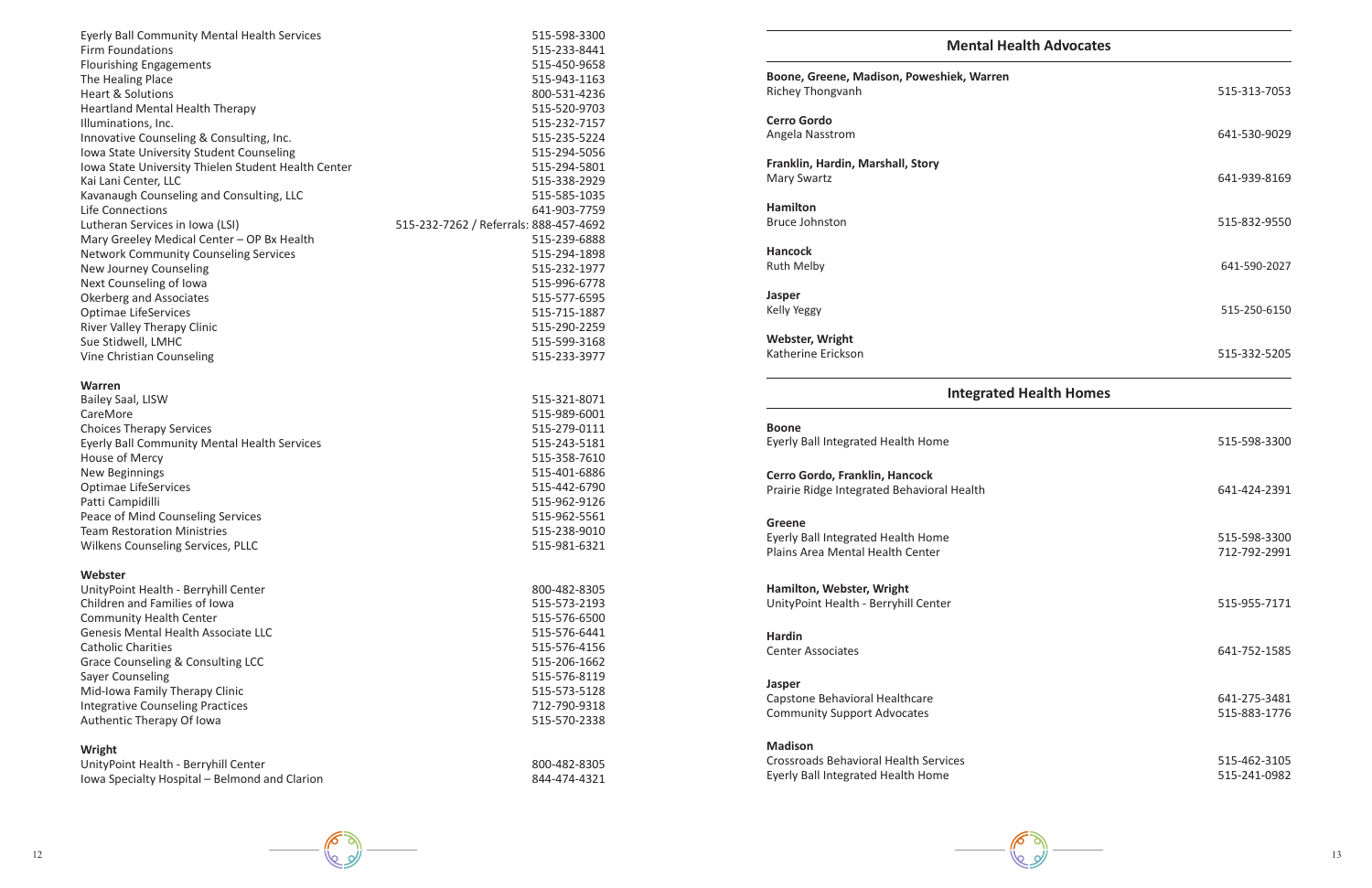

**Jasper** Central Iowa Shelter & Services Crisis Intervention Services Waypoint (Intake for Rolling Hills Coalition) **Poweshiek** Central Iowa Shelter & Services Crisis Intervention Services Hope Ministries/Bethel Mission House of Mercy Shelter House Willis Dady Shelter

| <b>Marshall</b>                                                                            |                              |
|--------------------------------------------------------------------------------------------|------------------------------|
| <b>Center Associates</b><br><b>Eyerly Ball</b>                                             | 641-752-1585<br>515-241-0982 |
| <b>Poweshiek</b>                                                                           |                              |
| Capstone Behavioral Healthcare                                                             | 641-275-3481                 |
| <b>Story</b>                                                                               |                              |
| Eyerly Ball Integrated Health Home<br><b>Community Support Advocates</b>                   | 515-241-0982<br>844-883-1776 |
| Warren                                                                                     |                              |
| Eyerly Ball Integrated Health Home<br><b>Community Support Advocates</b>                   | 515-241-0982<br>515-883-1776 |
| <b>Iowa Vocational Rehabilitation Services</b>                                             |                              |
| <b>Boone, Story</b><br><b>IVRS - Ames</b>                                                  | 515-313-5753                 |
| Cerro Gordo, Franklin, Hancock, Hardin<br><b>IVRS - Mason City</b>                         | 641-422-1551                 |
| Greene<br><b>IVRS - Carroll</b>                                                            | 712-792-9351                 |
| Hamilton, Webster, Wright<br><b>IVRS - Fort Dodge</b>                                      | 515-573-8175                 |
| Jasper<br><b>IVRS - Marshalltown</b>                                                       | 641-352-7942                 |
| <b>Madison</b><br><b>IVRS - Creston</b>                                                    | 641-782-8538                 |
| <b>Marshall, Poweshiek</b><br><b>IVRS - Marshalltown</b>                                   | 641-387-0295                 |
| <b>Warren</b><br><b>IVRS - Des Moines</b>                                                  | 515-281-4211                 |
| <b>Webster, Wright</b><br><b>IVRS - Fort Dodge</b>                                         | 515-573-8175                 |
| <b>Shelter Services (Homeless Shelters)</b>                                                |                              |
| <b>Cerro Gordo</b>                                                                         | 641-380-0047                 |
| Northern Lights Alliance for the Homeless Shelter<br>Trinity House of Hope Women's Shelter | 641-423-5920                 |

**Story** The Bridgehome

Winter Shelter

**Warren** HEAL House Waypoint (Intake for Rolling Hills Coalition)

**Webster** Beacon of Hope Lotus Community Project

**Hospita** 

**Boone** Boone County Hospital

**Cerro Gordo** MercyOne North Iowa

**Franklin** Franklin General Hospital

**Greene** Greene County Medical Center

**Hamilton** Van Diest Medical Center

**Hancock** Iowa Specialty Clinic - Garner

**Hardin** Hansen Family Hospital

**Jasper** MercyOne Newton Medical Center

**Madison** Madison County Memorial Hospital

|     | 515-284-5719<br>844-673-5499<br>833-739-0065                                                                 |
|-----|--------------------------------------------------------------------------------------------------------------|
|     | 515-284-5719<br>844-673-5499<br>515-244-5445<br>515-643-6500<br>319-351-0326<br>319-362-7555<br>319-499-8004 |
|     | 515-232-8075                                                                                                 |
|     | 515-962-5940<br>833-739-0065                                                                                 |
|     | 515-955-3366<br>515-571-8802                                                                                 |
| als |                                                                                                              |
|     | 515-423-3140                                                                                                 |
|     |                                                                                                              |
|     | 641-428-7000                                                                                                 |
|     | 641-456-5000                                                                                                 |
|     | 515-386-2114                                                                                                 |
|     | 515-832-9400                                                                                                 |
|     | 641-925-1500                                                                                                 |
|     | 641-648-7000                                                                                                 |
|     | 641-792-1273                                                                                                 |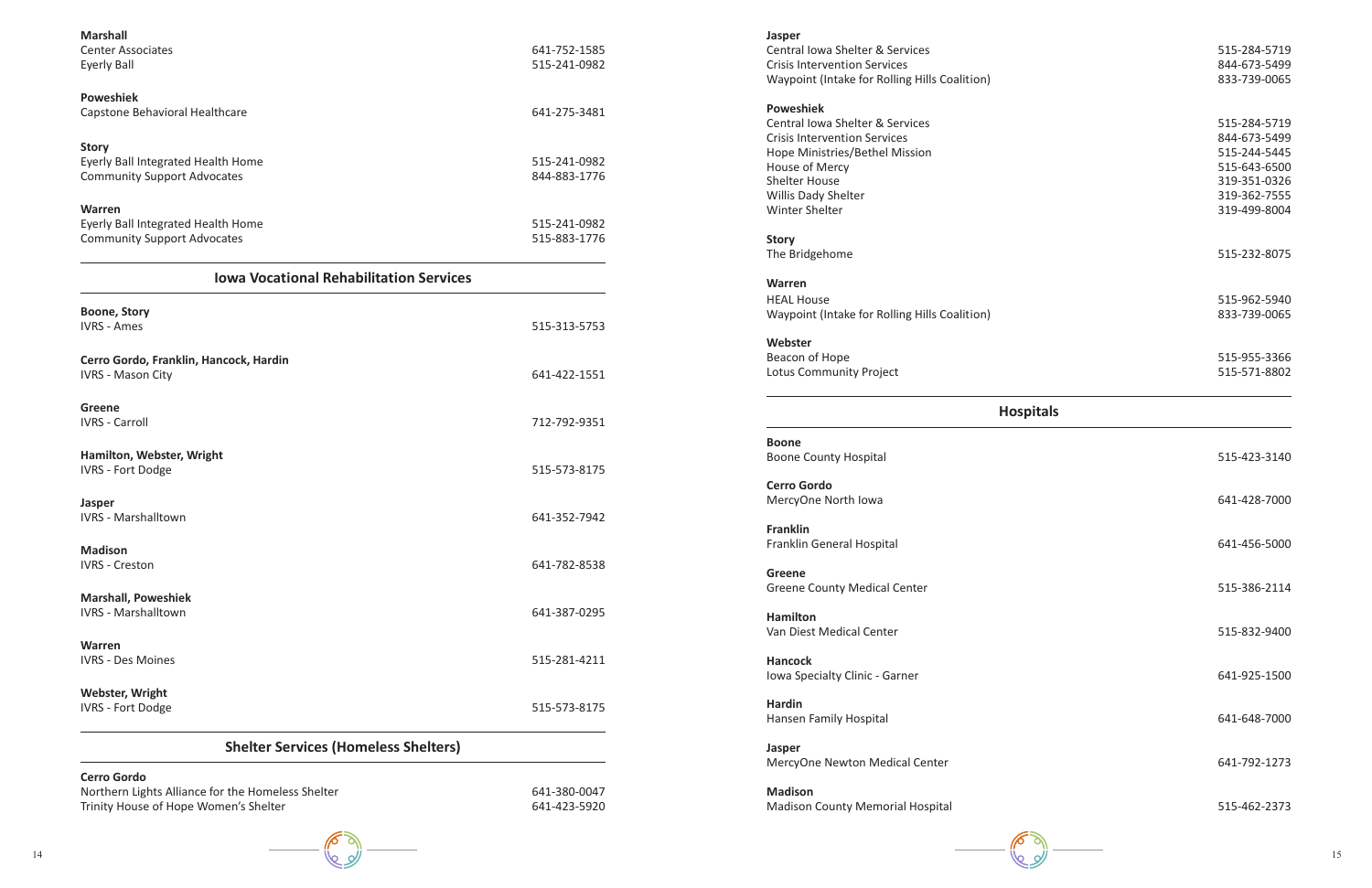stic Abuse & Violent Crimes Crisis Line: 515-292-0519 Sexual Assault Crisis Line: 515-292-5378

| <b>Marshall</b><br>UnityPoint Health                   | 641-754-5151 |                                                       | Domestic Violence/ |
|--------------------------------------------------------|--------------|-------------------------------------------------------|--------------------|
| <b>Poweshiek</b>                                       |              | <b>Boone</b>                                          |                    |
| <b>Grinnell Regional Medical Center</b>                | 641-236-7511 | <b>ACCESS</b>                                         | Domes              |
| <b>Story</b>                                           |              |                                                       |                    |
| Mary Greeley Medical Center                            | 515-239-2011 | <b>Cerro Gordo</b>                                    |                    |
| <b>Story County Medical Center</b>                     | 515-382-2111 | <b>Crisis Intervention Services</b>                   |                    |
| Warren (utilizes Des Moines Hospitals for ER Services) |              |                                                       |                    |
| <b>Broadlawns Medical Center</b>                       | 515-282-2200 | <b>Franklin</b>                                       |                    |
| Iowa Methodist Medical Center                          | 515-241-6212 | <b>Crisis Intervention Services</b>                   |                    |
| MercyOne Des Moines Medical Center                     | 515-247-3121 |                                                       |                    |
| MercyOne West Des Moines Medical Center                | 515-358-8000 |                                                       |                    |
| UnityPoint Health - Iowa Lutheran Hospital             | 515-263-5612 | Greene                                                |                    |
|                                                        |              | <b>ACCESS</b>                                         | Domes              |
| Webster                                                | 515-573-3101 |                                                       |                    |
| UnityPoint Trinity Regional Medical Center             |              | <b>Hamilton</b>                                       |                    |
|                                                        |              | Domestic Sexual Assault Outreach Center (DSAC         |                    |
| Wright                                                 |              |                                                       |                    |
| Iowa Specialty Hospital - Belmond and Clarion          | 844-474-4321 | <b>Crisis Intervention Services</b>                   |                    |
| <b>Housing Authority/Rental Assistance</b>             |              |                                                       |                    |
|                                                        |              | <b>Hancock</b><br><b>Crisis Intervention Services</b> |                    |
| Boone, Jasper, Madison, Story                          |              |                                                       |                    |
| Central Iowa Regional Housing Authority                | 515-986-1882 |                                                       |                    |
| Cerro Gordo, Franklin                                  |              | <b>Hardin</b>                                         |                    |
| North Iowa Regional Housing Authority                  | 641-421-2711 | <b>Crisis Intervention Services</b>                   |                    |
|                                                        |              |                                                       |                    |
| <b>Greene</b>                                          | 712-792-5560 | <b>Jasper</b>                                         |                    |
| <b>Region XII</b>                                      |              | CIS of SE Iowa (Crisis Intervention Services of SE    |                    |
| Hamilton, Webster, Wright                              |              |                                                       |                    |
| Fort Dodge Municipal Housing Agency                    | 515-573-7751 | <b>Family Crisis Center</b>                           |                    |
| <b>Hancock</b>                                         |              |                                                       |                    |
| North Iowa Regional Housing Authority                  | 641-423-0897 |                                                       |                    |
|                                                        |              | <b>Madison</b>                                        |                    |
| Hardin, Marshall                                       |              | Crisis Intervention & Advocacy Center                 |                    |
| City of Marshalltown Housing and Community Development | 641-754-5756 |                                                       |                    |
|                                                        |              | <b>Marshall</b>                                       |                    |
| <b>Poweshiek</b>                                       |              | <b>ACCESS</b>                                         | Domes              |
| <b>Grinnell Housing Authority</b>                      | 641-236-2611 |                                                       |                    |
| <b>Warren</b>                                          |              | <b>Poweshiek</b>                                      |                    |
| <b>Warren County Housing Authority</b>                 | 515-961-1073 | CIS of SE Iowa (Crisis Intervention Services of SE    |                    |

#### **Sexual Assault Services**

stic Abuse & Violent Crimes Crisis Line: 515-292-0519 Sexual Assault Crisis Line: 515-292-5378 Domestic Abuse: 855-424-9133 Sexual Assault: 800-479-9071 Domestic Abuse: 855-424-9133 Sexual Assault: 800-479-9071 stic Abuse & Violent Crimes Crisis Line: 515-292-0519 Sexual Assault Crisis Line: 515-292-5378 DC) 515-955-2273 or 888-356-2006 Domestic Abuse: 855-424-9133 Sexual Assault: 800-479-9071 Domestic Abuse: 855-424-9133 Sexual Assault: 800-479-9071 Domestic Abuse: 855-424-9133 Sexual Assault: 800-479-9071  $\text{C}$  Iowa) Main Office: 641-670-1505 Emergency Housing: 1-844-673-5499 Sexual Assault: 1-800-270-1620 641-683-1750 or 641-799-2370 Domestic Violence Crisis Line: 800-464-8340 Sexual Assault Crisis Line: 800-270-1620 515-993-4095

 $\text{C}$  Iowa) Main Office: 641-670-1505 Emergency Housing: 1-844-673-5499 Sexual Assault: 1-800-270-1620

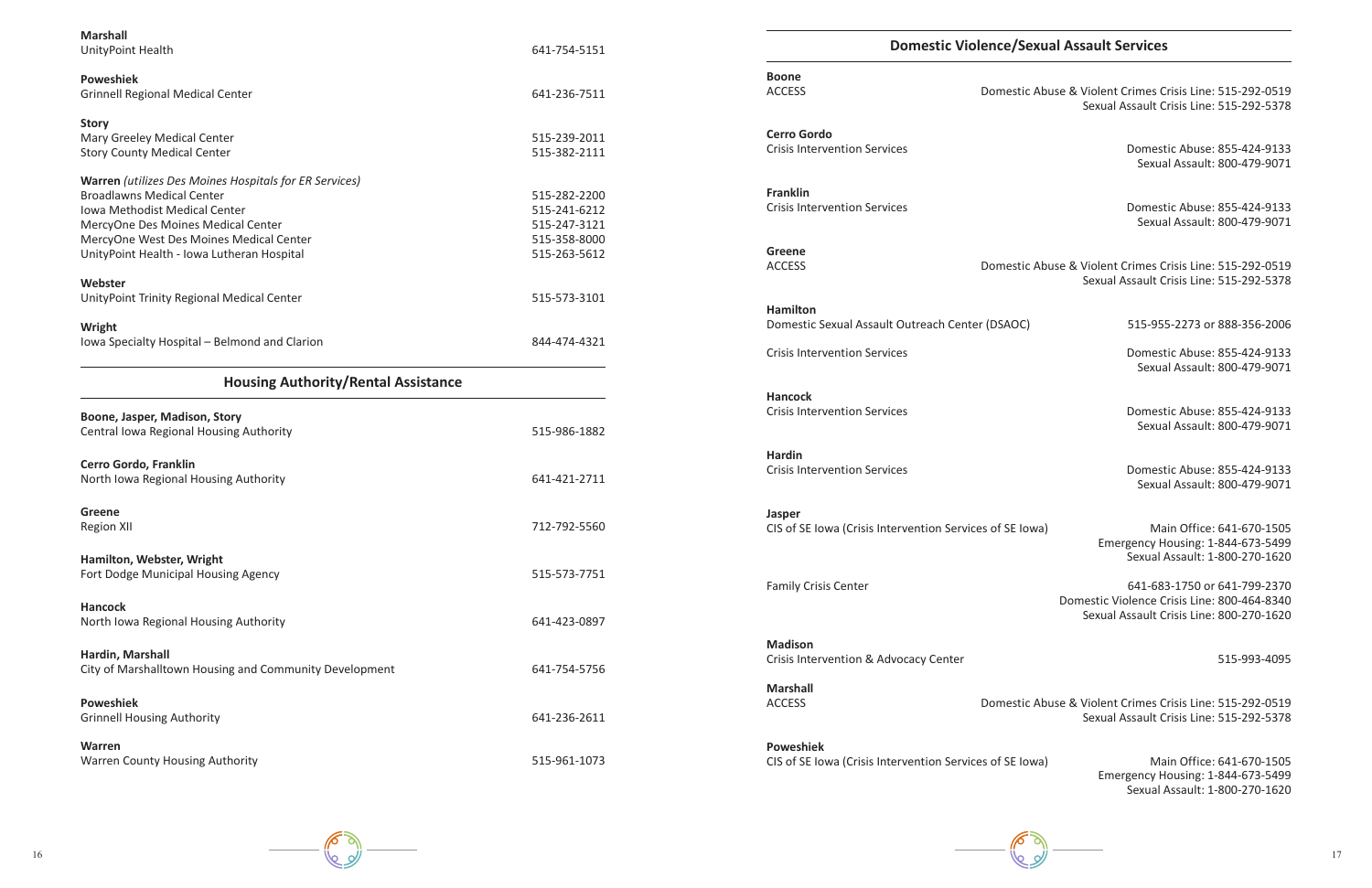

Family Crisis Center 641-683-1750 or 641-799-2370 Domestic Violence Crisis Line: 800-464-8340 Sexual Assault Crisis Line: 800-270-1620

#### **Story**

| <b>ACCESS</b>                                              | Domestic Abuse & Violent Crimes Crisis Line: 515-292-0519<br>Sexual Assault Crisis Line: 515-292-5378 |
|------------------------------------------------------------|-------------------------------------------------------------------------------------------------------|
| <b>Warren</b><br>Children and Families in Iowa             | 515-243-6147                                                                                          |
| Webster<br>Domestic Sexual Assault Outreach Center (DSAOC) | 515-955-2273<br>888-356-2006                                                                          |
| Children and Families of Iowa                              | Domestic Violence Crisis Line: 515-243-6147                                                           |
| <b>Crisis Intervention Services</b>                        | Domestic Abuse: 855-424-9133<br>Sexual Assault: 800-479-9071                                          |
| Wright<br><b>Crisis Intervention Services</b>              | Domestic Abuse: 855-424-9133<br>Sexual Assault: 800-479-9071                                          |

## **Non-Emergency Police and Sheriff Boone** Boone County Sheriff 515-433-0524 Boone Police Department 61 and 515-422-3456 Madrid Police Department 515-795-3113 Ogden Police Department 515-275-4562 Cerro Gordo Cerro Gordo County Sheriff 641-421-3000 Clear Lake Police Department 641-357-2186 Manly Police Department 641-454-2114 Mason City Police Department 641-421-3636 Nora Springs Police Department 641-749-5588 Rockwell Police Department 641-822-3690 **Franklin** Ackley Police Department 641-847-2222 Dows Police Department 615-852-4327 Franklin County Sheriff 641-456-2731 Hampton Police Department 641-456-2529 Sheffield Police Department 641-892-4301 **Greene** Greene County Law Enforcement Center 615-386-2136 **Hamilton** Ellsworth Police Department 515-836-2133

Hamilton County Sheriff 515-832-9500

Webster City Police Department 61 and 200 and 315-832-9166

#### **Hancock**

#### **Hardin**

#### **Jasper**

#### **Madison**

#### **Marshall**

LeGrand Police Department **641-479-2464** Marshall County Sheriff 641-754-6380 Marshalltown Police Department 641-754-5725 State Center Police Department 641-483-2107

#### **Poweshiek**

#### **Story**

Ames Police Department 515-239-5133 Huxley Police Department 515-597-2002 Iowa State University Department of Public Safety (DPS) 515-294-4428 Nevada Police Department 515-382-4593 Story City Police Department 515-733-2646 Story County Sheriff 61 and the story County Sheriff 615-382-6566

#### **Warren**

#### **Webster**

Webster County Sheriff 61 and the state of the Superior Superior S15-573-1410

Jewell Police Department 515-827-5477 Britt Police Department 641-843-3822 Garner Police Department 641-923-2621 Hancock County Sherriff 641-923-2621 Kanawha Police Department 641-762-3632 Ackley Police Department 641-847-2222 Eldora Police Department 641-939-3333 Hardin County Sheriff **641-939-8190** Iowa Falls Police Department **641-648-6464** COVERSITY **641-648-6464** Baxter Police Department **641-227-3594** Colfax Police Department 515-674-9668 / 515-674-4096 Jasper County Sheriff 641-792-5912 Monroe Police Department 641-259-2311 Newton Police Department 641-791-0850 Prairie City Police Department 515-994-2649 Earlham Police Department 515-582-2281 Madison County Sheriff 61 and 1990 and 1990 and 1990 and 1990 and 1990 and 1990 and 1990 and 1990 and 1990 and 1990 and 1990 and 1990 and 1990 and 1990 and 1990 and 1990 and 1990 and 1990 and 1990 and 1990 and 1990 and 199 Winterset Police Department 615-462-1423 Grinnell Police Department 641-236-2670 Poweshiek County Dispatch 641-623-5679 Carlisle Police Department 515-989-3224 Indianola Police Department 515-961-9400 Norwalk Police Department 615-981-0666 Warren County Sheriff 61 122 Fort Dodge Police Department 515-573-2323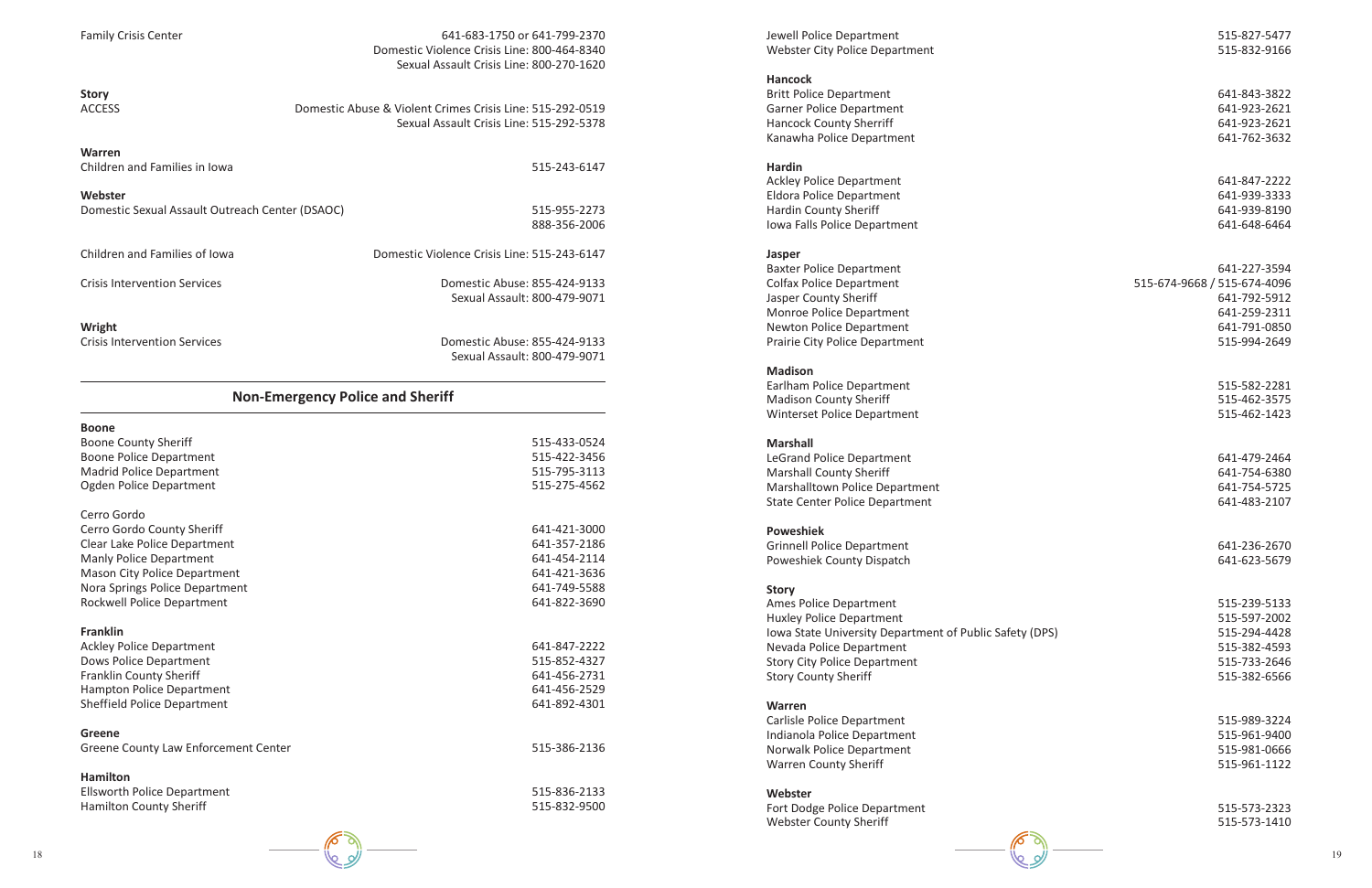

| Wright                           |              |
|----------------------------------|--------------|
| <b>Belmond Police Department</b> | 641-444-3386 |
| <b>Clarion Police Department</b> | 515-532-2515 |
| Eagle Grove Police Department    | 515-448-4793 |
| Wright County Sheriff            | 515-532-3722 |

#### **Youth Serving Agencies**

**All Counties** see the *CICS Children's Services Directory Document*

#### **Definitions**

**Community Drop-In Services -** *Serves those who have experienced mental/emotional problems; a comfortable environment within the community where individuals feel safe, supported, and accepted; the center can help individuals work on developing social and life skills by supplying the resources needed for them to lead their own recovery.* 

**Supported Community Living Programs -** *Assistance with learning skills such as cooking, cleaning and money management. These skills are taught one on one, in your home and in the community.* 

**Mobile Crisis Services -** *Teams of professionals provide on-site, face-to-face mental health services for an individual or family experiencing a mental health crisis. They can respond wherever the crisis is occurring – in an individual's home, the community, or other locations where an individual lives, works, attends school, or socializes.* 

**Residential Based Crisis Stabilization -** *A place to stay during a mental health crisis. Private rooms are provided, as well as therapy, medication evaluation and help making a plan for when you are ready to leave.*

**Mental Health Providers/Therapy Services -** *Individual counseling and med management.*

**Shelter Services – Adults and Children -** *A temporary, safe place to stay.*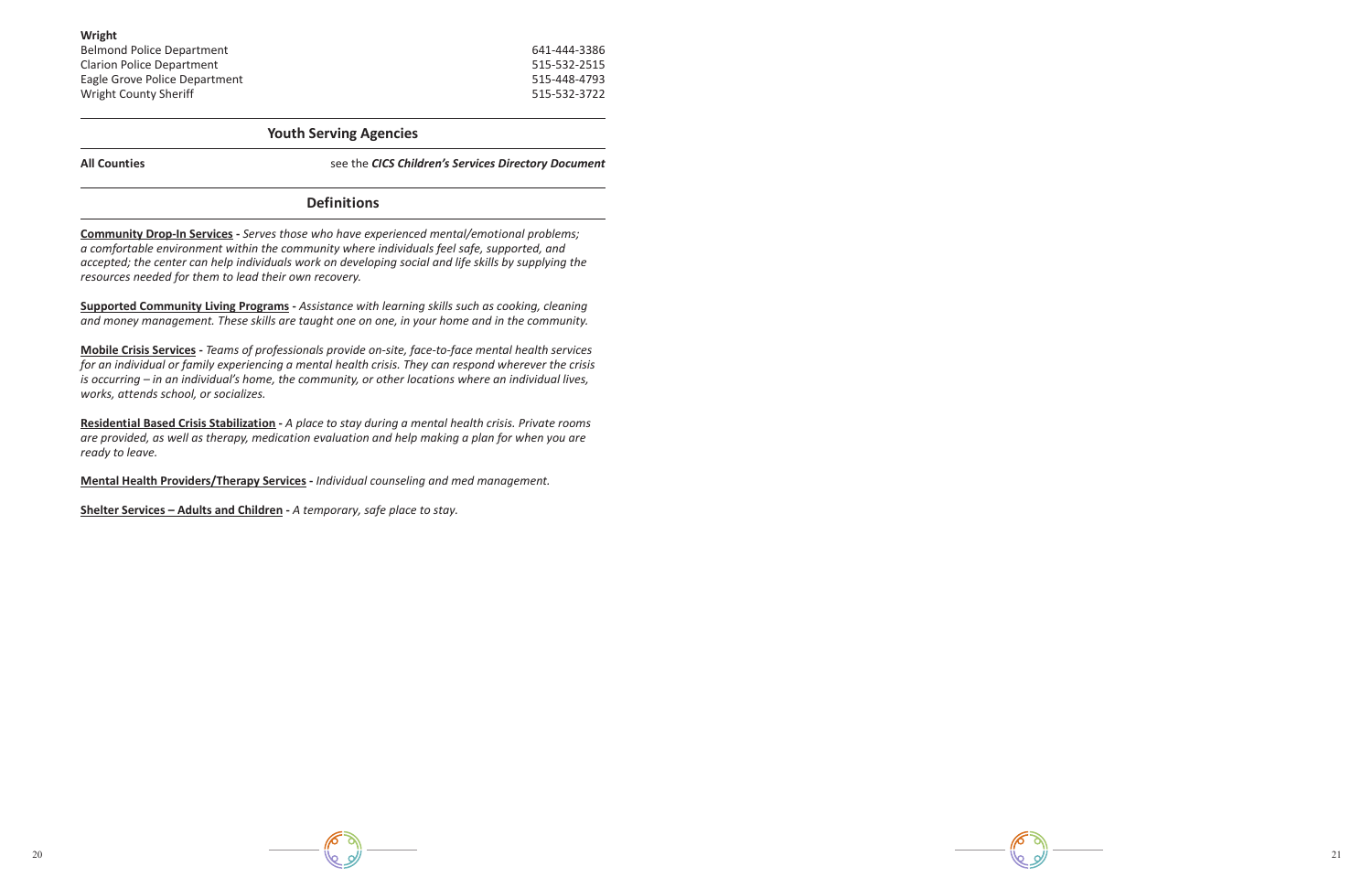#### **43 North Iowa**

111 2nd St. NE Mason City, IA 50401 P. 641-424-8708 www.43northiowa.org

#### **5th Street Mental Health Professionals** 600 5th St., Suite 200

Ames, IA 50010 P. 515-232-2051 www.5thStreetmhp.com

#### **A**

#### **ACCESS**

<sup>22</sup> <sup>23</sup> **#** 1525 Airport Rd., Suite 101 Ames, IA 50010 P. 515-292-0500 F. 515-292-0505 P. Crisis Lines: 515-292-0519 Domestic Abuse 515-292-5378 Sexual Abuse 515-292-5378 Sexual Assault & Trafficking www.assaultcarecenter.org

#### 806 7th St.

Boone, IA 50036 P. Crisis Lines: 515-292-0519 Domestic Abuse 515-292-5378 Sexual Abuse 515-292-5378 Sexual Assault & Trafficking www.assaultcarecenter.org

#### 16 E. Main St.

Marshalltown, IA 50158 P. Crisis Lines: 515-292-0519 Domestic Abuse 515-292-5378 Sexual Abuse 515-292-5378 Sexual Assault & Trafficking www.assaultcarecenter.org

## **Access** 328 Corporal Roger Snedden Dr.

Boone, IA 50036 P. 800-432-3606 P. 515-432-3606

#### **Access, Inc.**

20 5th St. NW Hampton, IA 50441 P. 641-456-2532 www.accessincorporated.org

#### **Achieve Mental Health** 814 Railroad

Iowa Falls, IA 50126 P. 641-648-4010 www.achievementalhealth.com

#### **Adel Mental Health**

309 S 7th St. Adel, IA 50003 P. 515-993-1919 F. 515-993-1922 www.adelmentalhealth.com

#### **Ames Counseling and Psychological Services**

3600 W Lincoln Way, Suite 4 Ames, IA 50014 P. 515-239-4410 www.amespsych.com

#### **Ames Counseling Center**

319 Lincoln Way Ames, IA 50010 P. 515-233-8473 www.amescounselingcenter.com

#### **Ames Mental Health & Wellness Center** 1531 Airport Road, Suite 102 Ames, IA 50010 P. 515-620-5352

#### **Ames Psychological Wellness Center**

3510 Lincoln Way, Suite 300 Ames, IA 50014 P. 515-292-9251 F. 844-895-6179 www.ameswellnesscenter.com

#### **Ames Therapy and Consulting**

1103 Buckeye Ave., #104 Ames, IA 50010 P. 515-337-1380 or 515-450-5230 www.amestherapy.com

#### **Ascend Therapy and Wellness Tuyet Noriega, MA, tLMHC** 123 1st Ave. SW Hampton, IA 50441 P. 319-242-2606

**B**

#### **Bailey Saal, LISW** 1202 E 2nd Ave. Indianola, IA 50125

P. 515-321-8071

**Beacon of Hope**  $1021$   $1<sup>st</sup>$  Ave. N Fort Dodge, IA 50501 515-955-3366

#### **Behavioral Health Options**

123 1st Ave. SW Hampton, IA 50441 P. 641-512-5565

#### **Boone County Hospital** 1015 Union St.

Boone, IA 50036 P. 515-423-3140 www.boonehospital.com

#### **Borst Counseling Services, LLC**

2601 Border St. Norwalk, IA 50211 P. 515-2409474 www.borstounselingservices.com

4124 Fleur Dr. Suite 11C Des Moines, IA 50307 P. 515-240-9474 www.borstcounselingservices.com

#### **Bridgehome, The**

225 S. Kellogg Ave. Ames, IA 50010 P. 515-232-8075

#### **Bridget Baechtel, LISW**

122 4th Ave. Grinnell, IA 50112 P. 641-236-4323

#### **Broadlawns Medical Center**

1801 Hickman Rd. Des Moines, IA 50314 P. 515-282-2200 www.broadlawns.org

#### **C**

**Capstone Behavioral Healthcare** 1123 1st Ave. E., Suite 200 Newton, IA 50208 P. 641-792-4012 www.capstonebh.com

200 4th Ave. West Grinnell, IA 50112 P. 641-528-6065 www.capstonebh.com

**CareMore** 1530 E. Euclid Ave. Des Moines, IA 50313 P. 515-989-6001 www.caremore.com

#### **Catalyst Counseling**

600 5th, St. #302 Ames, IA 50010 P. 515-232-5340 www.catalystcounseling.com

#### **Catholic Charities**

2210 Lincoln Way Ames, IA 50014 P. 515-296-2759 www.catholiccharitiesdm.org

#### **Center Associates**

9 N. 4th Ave. Marshalltown, IA 50158 P. 641-752-1585, After Hours: 800-896-2055 www.centerassoc.com

#### **Central Iowa Housing Authority**

1201 SE Grimes, IA 50111 P. 515-986-1882

#### **Central Iowa Juvenile Detention Center (CIJDC)**

2317 Rick Collins Way Eldora, IA 50627 P. 641-858-3852 F. 641-858-5839 www.cijdc.com

#### **Central Iowa Psychological Services (CIPS)**

223 S. Walnut Ames, IA 50010 P. 515-233-1122 F. 515-233-6500 www.iowacounseling.com

#### **Central Iowa Recovery (CIR)**

210 W. Ashland Indianola, IA 50125 www.centraliowarecovery.org

16 E. Main St., Suite 240 Indianola, IA 50158 P. 641-751-8282 www.centraliowarecovery.org

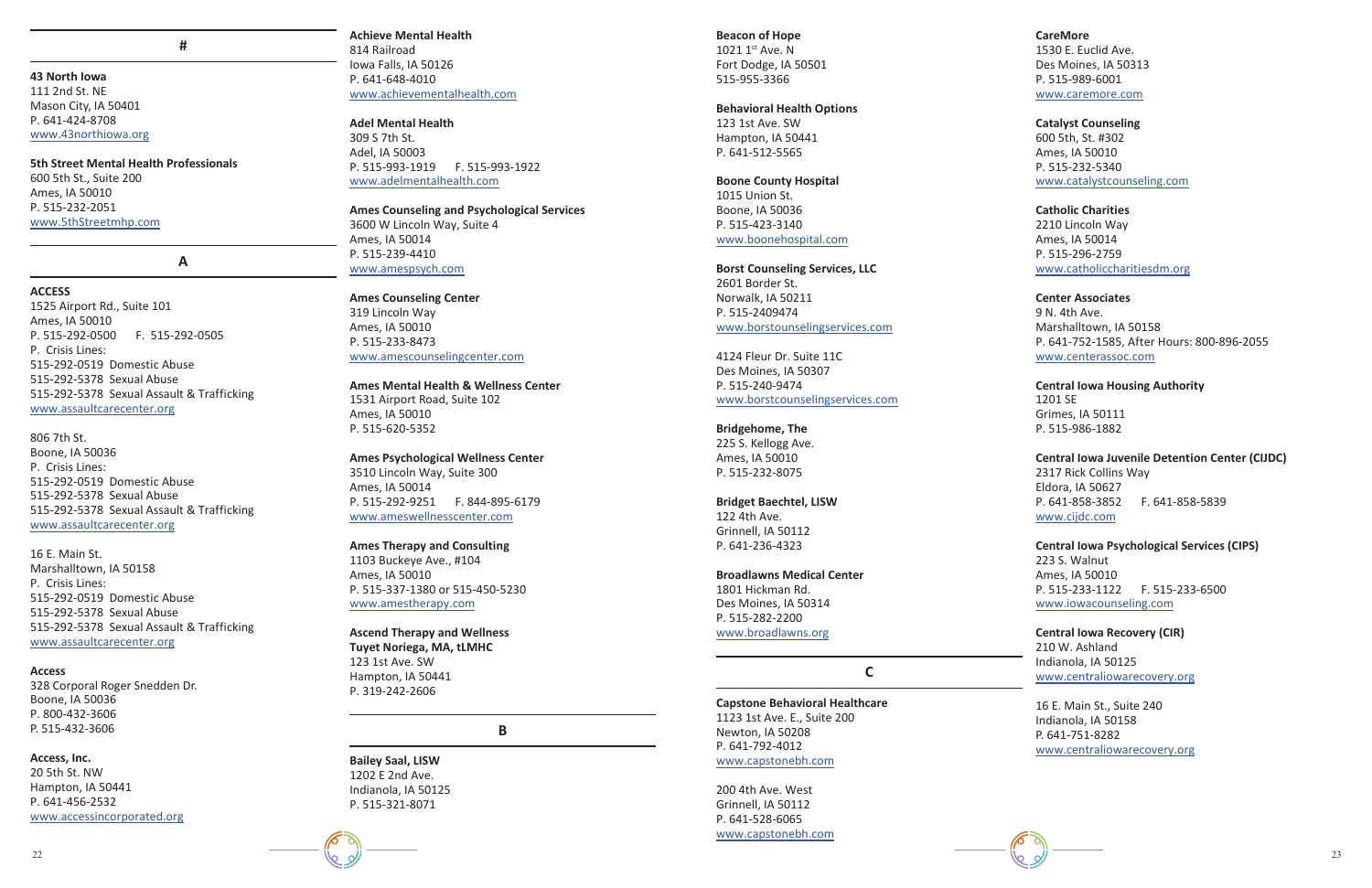

#### **C, cont.**

1610 Collins St. Webster City, IA 50595 P. 515-832-9550 www.centraliowarecovery.org

**Central Iowa Residential Services, Inc. (CIRSI)** 821 5th Ave., Suite 205 Grinnell, IA 50112 641-236-5774 www.cirsi.org

111 Linn St. Marshalltown, IA 50158 P. 641-752-5762 www.cirsi.org

220 N. Oak St. Iowa Falls, IA 50126 P. 641-648-2316 www.cirsi.org

**Central Iowa Shelter & Services** 1420 Mulberry St. Des Moines, IA 50309 P. 515-284-5719 www.centraliowashelter.org

**Child Serve** 1915 Philadelphia St. Ames, IA 50010 P. 515-232-7220

**Children and Families of Iowa** 1111 University Ave. Des Moines, IA 50314 P. 515-243-6147

111 Ave. O Fort Dodge, IA 50501 P. 515-573-2193 Domestic Violence Crisis Line: 515-243-6147 www.cfiowa.org

**Choices Therapy Services** 1011 N. Jefferson Way, Suite 800 Indianola, IA 50125 P. 515-279-0111 www.choicestherapyservices.org

#### **Christian Opportunity Center** 1602 N. 14th St. Indianola, IA 50125 P. 515-961-3653 www.christianopportunity.org

**CICS Regional Staff** Boone 900 W. 3rd St. Boone, IA 50036 P. 515-433-0593 www.cicsmhds.org

Cerro Gordo 220 N. Washington Ave. Mason City, IA 50401 P. 641-494-3551 / 641-494-3550 www.cicsmhds.org

Franklin 123 1st Ave. SW Hampton, IA 50441 P. 641-456-2128 www.cicsmhds.org

Greene 114 N. Chestnut St. Jefferson, IA 50129 P. 515-433-4883 www.cicsmhds.org

Hamilton 500 Fairmeadow Dr. Webster City, IA 50595 P. 515-832-9550 www.cicsmhds.org

Hardin 1201 14th Ave. Eldora, IA 50627 P. 641-939-8167 www.cicsmhds.org

Hancock 545 State St., Suite 1 Garner, IA 50438 P. 641-494-3551 www.cicsmhds.org

Jasper 115 N. 2nd Ave. E Newton, IA 50208 P. 641-791-2304 www.cicsmhds.org

Madison 112 John Wayne Dr. Winterset, IA 50273 P. 515-493-1219 www.cicsmhds.org

Marshall 101 E. Main St. Marshalltown, IA 50158 P. 641-754-6390 www.cicsmhds.org

Poweshiek 200 4th Ave. W Grinnell, IA 50112 P. 641-236-9199 www.cicsmhds.org

Story 126 Kellogg Ave. Suite 001 Ames, IA 50010 P. 515-663-2930 www.cicsmhds.org

Warren 1007 S. Jefferson Way Indianola, IA 50125 P. 515-961-1068 www.cicsmhds.org

Webster 308 Central Ave. Fort Dodge, IA 50501 P. 515-297-0071 www.cicsmhds.org

Wright 120 1<sup>st</sup> Ave. NW, Ste 1 Fort Dodge, IA 50501 P. 515-297-0071 www.cicsmhds.org

**CIS of SE Iowa (Crisis Intervention Services of SE Iowa)** 810 5th Ave., Suite 1 Grinnell, IA 50112

P. 641-670-1505 - Office 1-844-673-5499 - Emergency Housing 1-800-270-1620 - Sexual Assault Line www.stopdvsa.org

**Clear Brook Counseling Professionals** 614 Billy Sunday Rd. Suite 100 Ames, IA 50010 P. 515-337-1764 F. 515-337-0480 www.clearbrookcounselingprofessionals.com

#### **Clinical Associates of Ames**

511 Duff Ave. Suite 100 Ames, IA 50010 P. 515-292-2703

#### **Community & Family Resources (CFR)**

211 Ave. M West Fort Dodge IA 50501 P. 515-576-7261 F. 515-955-7628 www.cfrhelps.org

1619 S. High Ave. Ames, IA 50010 P. 515-232-5811 F. 515-232-3780 www.cfrhelps.org

823 Keeler St. Boone, IA 50036 P. 515-576-7261 F. 515-433-0429 www.cfrhelps.org

#### **Community Support Advocates**

6000 NW Aurora Ave. Des Moines, IA 50322 P. 844-883-1776 F. 515-883-2171 www.teamcsa.org

#### **Compass Tree Counseling**

600 5th St., Suite 300 Ames, IA 50010 P. 515-233-3971 F. 877-522-5014 www.compasstree.org

#### **Connecting Foundations on Grand, LLC**

517 Grand Ave., Suite 102 Ames, IA 50010 P. 515-232-1689 www.connectingfoundations.com

#### **Connections Peer Support**

306 N. 3rd Ave. E. Newton, IA 50208 P. 641-275-3516

#### **Cornerstone Counseling Center**

4720 Mortensen Rd. Suite 102 Ames, IA 50014 P. 515-599-8904 www.cornerstone-counseling.com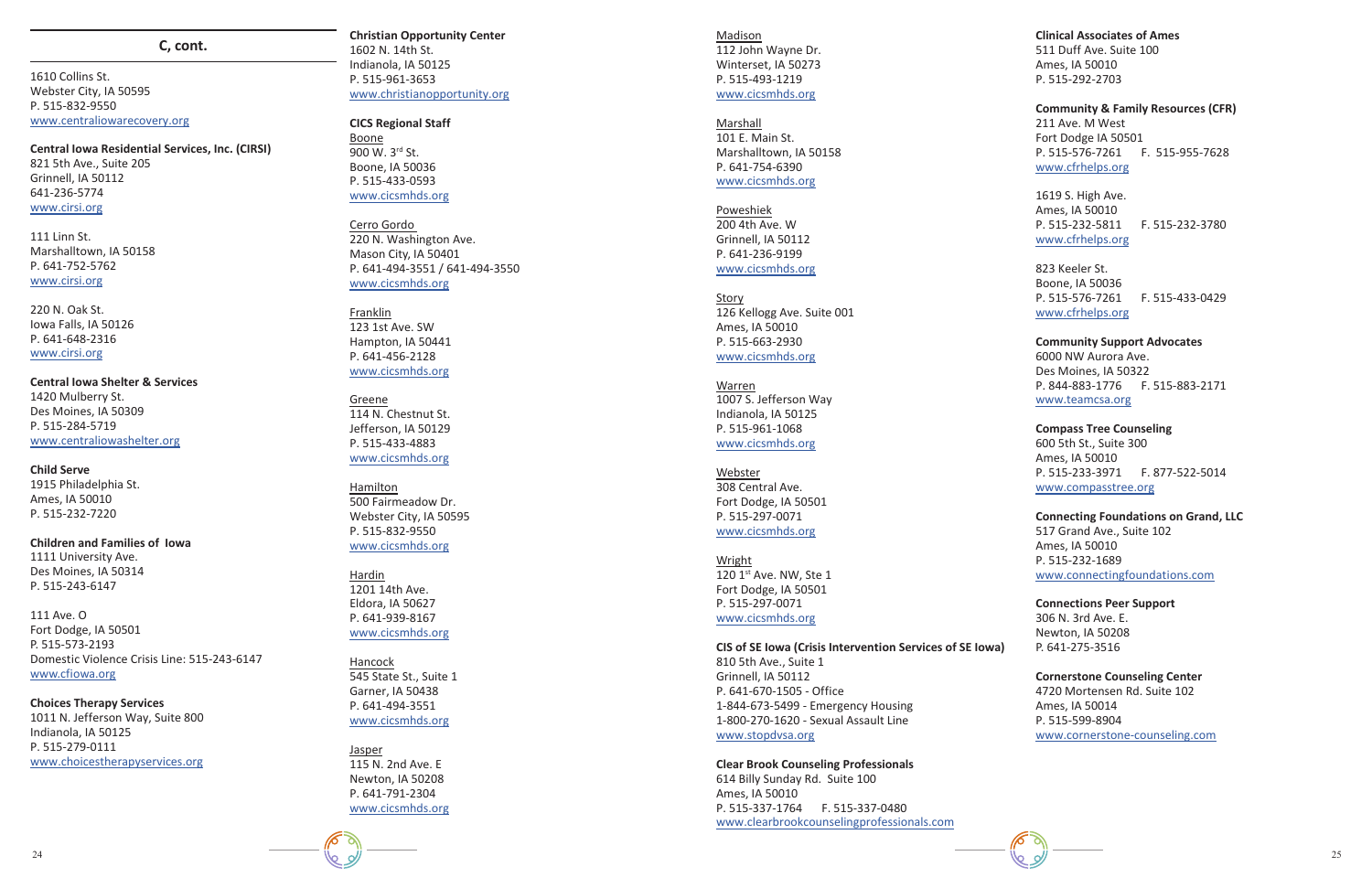

#### **C, cont.**

**Counseling for Growth and Change Lori Nelson-Salsbury** 915 8th St. Boone, IA 50036 P. 515-432-8687 www.counselingforgrowthandchange.com

**Creative Counseling Services, Inc.** 214 5th St. Ames, IA 50010 P. 515-233-1699 www.ccsames.org

#### **Creative Hope Counseling** 106 N 8th St. Montezuma, IA 50171 P. 641-226-2665

#### **Crisis Intervention & Advocacy Center** 110 W. Court Winterset, IA 50273 P. 515-993-4095 F. 515-993-2131 www.cppconline1.com/resources

#### **Crisis Intervention Services**

Cerro Gordo County 206 3rd St. NE Mason City, IA 50401 P. 641-424-9133 Domestic Abuse: 855-424-9133 Sexual Assault: 800-479-9071

Franklin County 420 4th St. SE Hampton, IA 50441 P. 641-456-8949 Domestic Abuse: 855-424-9133 Sexual Assault: 800-479-9071 www.cishelps.org

Hamilton County Domestic Abuse: 855-424-9133 Sexual Assault: 800-479-9071

Hancock County Domestic Abuse: 855-424-9133 Sexual Assault: 800-479-9071

Hardin County 1201 14th Ave. Eldora, IA 50627 P. 641-939-8186 Domestic Abuse: 855-424-9133 Sexual Assault: 800-479-9071

Webster County Domestic Abuse: 855-424-9133 Sexual Assault: 800-479-9071

Wright County P. 641-530-1003 Domestic Abuse: 855-424-9133 Sexual Assault: 800-479-9071

**Crisis Line/Mobile Crisis Response Dispatch** 855-581-8111 www.unitypoint.org

**Crossroads Behavior Health Services** 102 W. Summit Winterset, IA 50273 P. 515-462-3105 www.crossroadsbhs.org

#### **Crossroads Counseling**

113 Colorado Ave. Ames, IA 50014 P. 515-292-1813

#### **Cultivate Wellness Counseling**

214 5th St. Ames, IA 50010 P. 515-212-7379 www.cultivatewellnessames.com 28 N. 10th St. Fort Dodge, IA 50501 P. 515-408-5917

**D**

#### **Davis Psychological** 809 5th Ave. Grinnell, IA 50112 P. 641-236-0632 F. 888-890-2713 www.davispsychservices.com

**Domestic Sexual Assault Outreach Center (D/SAOC) – Crisis based shelter** P. 515-955-2273 or 888-356-2006 F. 515-955-1958 www.dsaoc.com

#### **Dr. Huan Jacqueline Perman**

827 1/2 Broad St., Apt. 1 Grinnell, IA 50112 P. 352-872-8669

#### **Dr. Sally Kuhn, ARNP**

1422 1st Ave. E. Newton, IA 50208 P. 641-521-5557

#### **Dr. Karen Quinn, PHD**

501 W 3rd St. N Newton, IA 50208 P. 641-275-9276

#### **Duncan Heights**

236 State St. Garner, IA 50438 P. 641-923-3337

#### **E**

**Eyerly Ball Community Mental Health Services** 2521 S. University Blvd., Unit 121 Ames, IA 50010 P. 515-598-3300

#### **Eyerly Ball Integrated Health Home**

2521 S. University Blvd., Suite 122 Ames, IA 50010 P. 515-241-0982

900 W. 3rd St. Boone, IA 50036 P. 515-598-3300

1007 S. Jefferson Way Indianola, IA 50125 P. 515-241-0982

#### **F**

#### **Family Crisis Center**

1014 N Elm St. Ottumwa, IA 52501 P. 641-683-1750 or 641-799-2370 800-464-8340 Domestic Violence Crisis Line 800-270-1620 Sexual Assault Crisis Line www.ottumwacrisiscenter.com

**FIA Friendship Club, Inc.**

PO Box 622 602 S. Oak St. Iowa Falls, IA 50126 P. 641-648-7500

#### **Firm Foundations**

600 5th St., #304 Ames, IA 50010 P. 515-233-8441

#### **Flourishing Engagements**

113 Colorado Ave., Suite 203 Ames, IA 50014 P. 515-450-9658

#### **Franklin General Hospital**

1720 Central Ave. E, Suite A Hampton, IA 50441 P. 641-456-5000 www.mercyonenorthiowaaffiliates.org

#### **Freedom Pointe**

#### **Friends Forever Social Education Center**

500 Fairmeadow Dr. Webster City, IA 50595 P. 515-832-9550 www.friendsforeversec.org

#### **Friendship Ark**

130 S. Sheldon Ave., Suite 203 Ames, IA 50014 P. 515-292-9556 www.friendshipark.org

**Full Circle Therapy** 111 N 2nd Ave. Winterset, IA 50273 P. 712-352-0837 www.fullcircletherapyiowa.com

#### **G**

**Grace C. Mae Advocate Center** 2501 S. Center St. Marshalltown, IA 50158 P. 641-753-1289 www.advocatecenter.org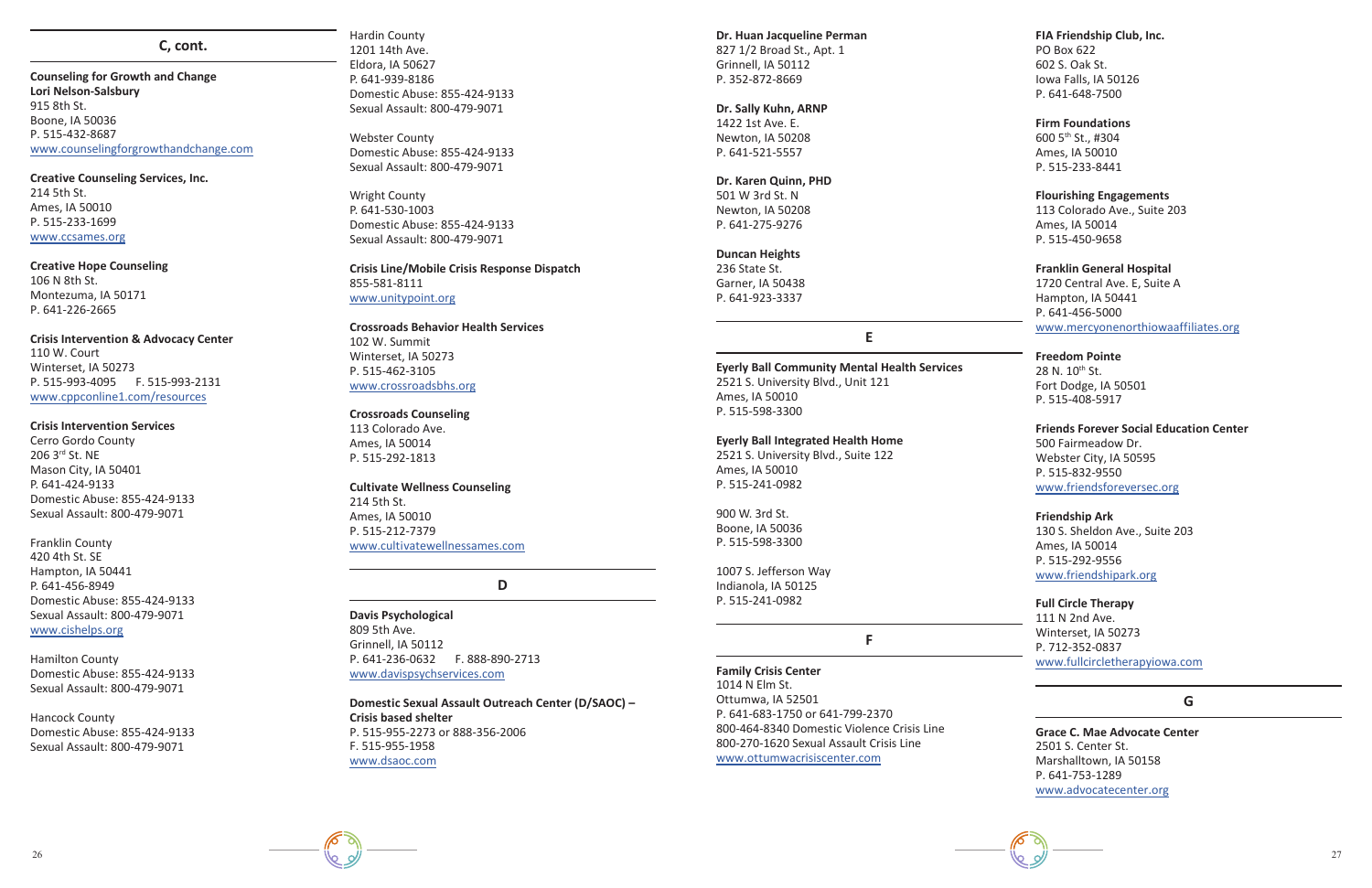

#### **G, cont.**

833 Brooks Rd. Iowa Falls, IA 50126 P. 319-361-6529 www.advocatecenter.org

#### **Greene County Medical Center**

1000 W. Lincolnway Jefferson, IA 50129 P. 515-386-2114 www.gcmchealth.com

**Grinnell Housing Authority** 520 4th Ave. Grinnell, IA 50112 P. 641-236-2611

**Grinnell Regional Medical Center** 210 4th Ave.

Grinnell, IA 50112 P. 641-236-7511 www.unitypoint.org

**H**

**Hansen Family Hospital** 920 S. Oak Iowa Falls, IA 50126 P. 641-648-7000 www.mercyonenorthiowaaffiliates.org

**HEAL House** 906 S Jefferson Way Indianola, IA 50125

**Healing Hearts Therapy/Peggy Clark** 806 7th St. #U2 Boone, IA 50036 P. 515-432-3206

#### **Healthy Homes Family Services**

812 Commercial St. Grinnell, IA 50112 P. 641-236-0273 www.healthyhomesfs.com

#### **Healing Place, The**

809 Wheeler St., Suite 105 Ames, IA 50010 P. 515-943-1163

#### **Heart & Solutions** PO Box 233 Grundy Center, IA 50638 P. 800-531-4236 www.heartandsolutions.net

511 Duff Ave. Ames, IA 50010 P. 800-531-4236 www.heartandsolutions.net

#### **Heartland Mental Health Therapy** 328 Main St. Ames, IA 50010 P. 515-520-9703

**Hope Ministries/Bethel Mission** 1310 6th Ave. Des Moines, IA 50314 P. 515-244-5445 www.hopeiowa.org

**House of Mercy** 1409 Clark St. Des Moines, IA 50314 P. 515-643-6500 www.mercyone.org

200 N. 8th Ave. E. Newton, IA 50208 P. 641-792-0717 www.mercyone.org

310 N. Buxton St. Indianola, IA 50125 P. 515-358-7610 www.mercyone.org

**I**

**Illuminations, Inc.**  416 Douglas Ave., #201 Ames, IA 50010 P. 515-232-7157

#### **Imagine the Possibilities**

115 E. Lincolnway Jefferson, IA 50129 P. 563-652-5252 www.imagineia.org 1809 W 2nd Ave. Indianola, IA 50125 P. 515-961-6918 www.imagineia.org

2521 University Blvd., Suite 124 Ames, IA 50010 P. 563-652-5252 www.imagineia.org

> 510 E. 12<sup>th</sup> Street Des Moines, IA 50319 P. 515-281-4211

603 W Green St. Winterset, IA 50273 P. 563-652-5252 www.imagineia.org

610 10th St. Perry, IA 50220 P. 515-465-7541 www.imagineia.org

927 8th St. Boone, IA 50036 P. 515-432-7288 www.imagineia.org

**In Perspective, PLLC** 1A N 4th St. Marshalltown, IA 50158 P. 641-753-0440

#### **Infinity Health**

219 W Washington Street Osceola, IA 50213 P: 641-342-1742 F: 515-608-4692 www.weareinfinityhealth.org

**Innovative Counseling & Consulting, Inc.** 511 Duff Ave. Lower Level Ames, IA 50010 P. 515-235-5224

www.innovative-counseling.org

## **Integrated Health Services**

9 N. 4th Ave. Marshalltown, IA 50158 P. 641-752-1585 www.centerassoc.com

#### **Integrated Treatment Services**

303 S. 2nd Ave. W. Newton, IA 50208 P. 641-792-0045 www.integratedtreatmentservices.org

#### **Iowa Methodist Medical Center**

1200 Pleasant St. Des Moines, IA 50309 P. 515-241-6212 www.unitypoint.org

#### **Iowa Specialty Hospitals & Clinics**

403 1st St. SE Belmond, IA 50421 P. 844-474-4321

1316 S. Main St. Clarion, IA 50525 P. 844-474-4321

700 2nd St. SE Hampton, IA 50441 P. 641-812-1094 www.iowaspecialtyhospital.com

#### **Iowa State University Department of Public Safety (DPS)** 2519 Osborn Dr. Ames, IA 50011 P. 515-294-4428 www.dps.iastate.edu

#### **Iowa State University Student Counseling** 2505 Union Dr. Ames, IA 50011 P. 515-294-5056 F. 515-294-5205 www.counseling.iastate.edu

**Iowa State University Thielen Student Health Center** 2647 Union Dr. Iowa State University Ames, IA 50011 P. 515-294-5801 www.health.iastate.edu

**Iowa Vocational Rehabilitation Services** 819 Wheeler St., Suite 6 Ames, IA 50010 P. 515-313-5753

510 N. Carroll St., Suite 2 Carroll, IA 51401 P. 712-792-9351

1501 W. Townline St. Creston, IA 50801 P. 641-782-8538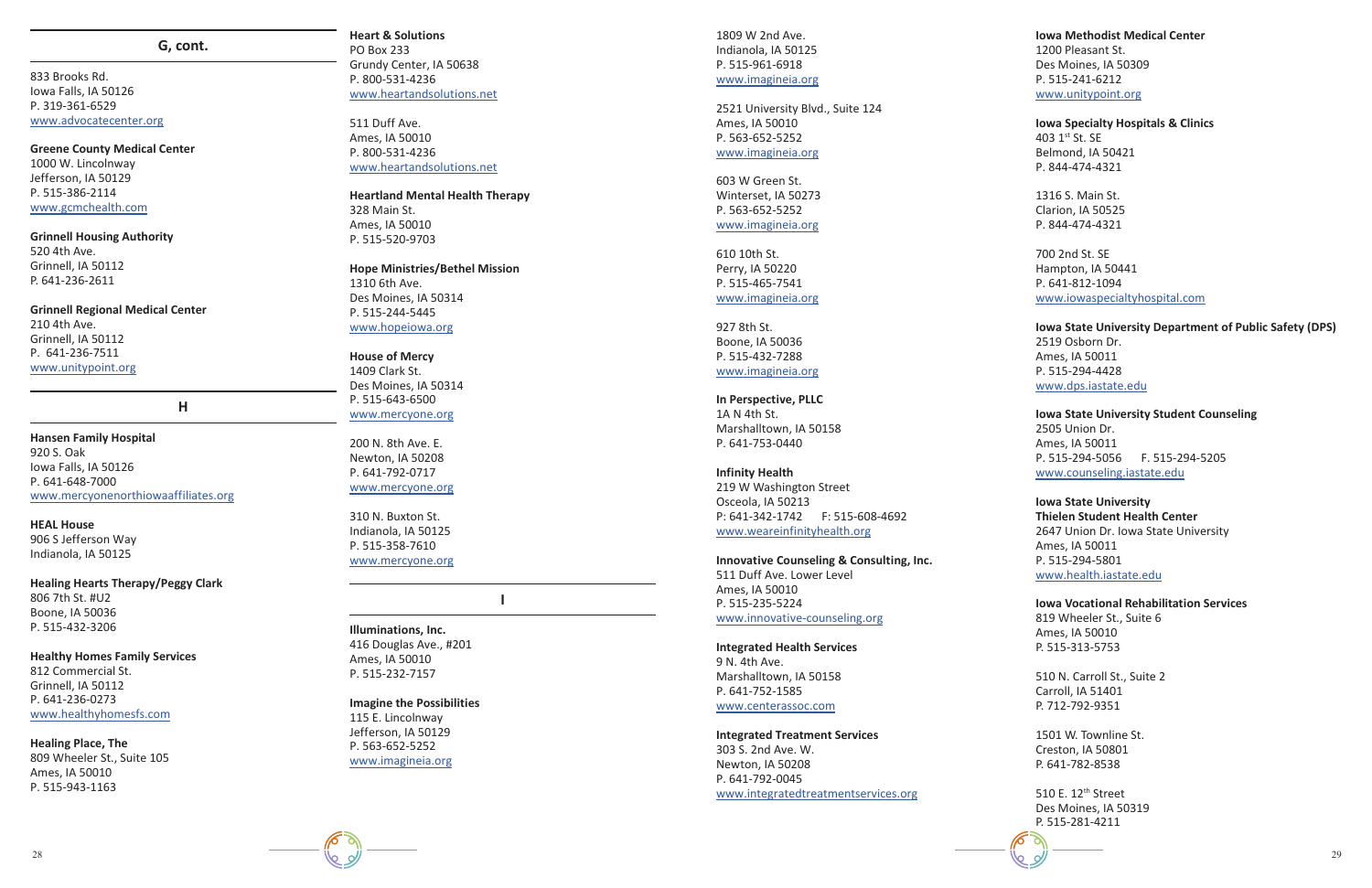

#### **I, cont.**

2 Triton Cir Fort Dodge, IA 50501 P. 515-573-8175

101 Iowa Ave. W, Suite 200 Marshalltown, IA 50158 P. 641-352-7942, ext. 3

600 S. Pierce Ave. Mason City, IA 50401 P. 641-422-1551

#### **J**

**Jeff Wells** 815 1/2 5th Ave. Grinnell, IA 50112 P. 641-236-4680

www.mindfulgrinnell.com

#### **K**

**Kai Lani Center, LLC** 2603 Northridge Parkway, Suite 103 Ames, IA 50010 P. 515-338-2929

**Kavanaugh Counseling and Consulting, LLC** 208 5th St., Suite 104 Ames, IA 50010 P. 515-585-1035

#### **Kun-Hong Lu**

810 5th Ave. Grinnell, IA 50112 P. 641-236-8811

**KW Counseling – Kevin Wilson**

1015 Union St. Boone, IA P. 515-720-1544

**L**

**Life Connections** P. 641-903-7759 www.life-connections.org

**Lotus Community Project** 2980 170<sup>th</sup> St. Vincent, IA 50501 515-571-8802

**Lutheran Services in Iowa (LSI)** 106 16th St. Waverly, IA 50677 P. 319-352-2630 www.lsiowa.org

111 W 15th St. Davenport, IA 52803 P. 563 -322-7419, ext. 15 www.lsiowa.org

1323 Northwestern Ave. Ames, IA 50010 P. 515-232-7262; Referrals: 888-457-4692 www.lsiowa.org

302 W. Church St. Marshalltown, IA 50158 P. 641-328-1040 www.lsiowa.org

**Lutheran Social Services** 1005 Beach St. Webster City, IA 50595 P. 515-832-3043 www.stpaulwebstercity.org

#### **M**

**Madison County Memorial Hospital** 300 W. Hutchings St. Winterset, IA 50273 P. 515-462-2373 www.madisonhealth.com

**Mainstream Living** 2012 E. 13th St. Ames, IA 50010 P. 515-232-8405 www.mainstreamliving.org

**Mary Greeley Medical Center**

1111 Duff Ave. Ames, IA 50010 P. 515-239-2011 www.mgmc.org

**Mary Greeley Medical Center – OP Bx Health** (Located within hospital)

1111 Duff Ave. Ames, IA 50010 P. 515-239-6888

**Mary Greeley Medical Center Transitional Living Center - Subacute** 124 S. Hazel Ave. Ames, IA 50010 P. 515-239-6747 www.mgmc.org

**Mason City Clinic** 123 1st Ave. SW Hampton, IA 50441 P. 641-494-5170 www.mcclinic.com

#### **MercyOne Des Moines Medical Center**

1111 6th Ave. Des Moines, IA 50314 P. 515-247-3121 www.mercyone.org

#### **MercyOne Newton Medical Center**

204 N. 4th Ave. E Newton, IA 50208 P. 641-792-1273 F. 641-787-3165 www.mercyone.org

#### **MercyOne North Iowa**

1000 4th St. SW Mason City, IA 50401 www.mercyone.org

**MercyOne West Des Moines Medical Center** 1755 59th Place

Des Moines, IA 50266 P. 515-358-8000 www.mercyone.org

**Mid Iowa Triumph Recovery Center** 204 E Linn St., Suite A Marshalltown, IA 50158 P. 641-751-7656

**Midwest Counseling** 818 4th Ave. Grinnell, IA 50112 P. 641-236-1644 www.midwestcounselingllc.com 307 W Main St., Suite 2 Marshalltown, IA 50158 P. 641-352-3031 www.midwestcounselingllc.com

#### **Moonstone Wellness**

16 E. Main St., Suite 115 Marshalltown, IA 50158 P. 515-393-4270 www.moonstonellc.com

#### **N**

**NAMI Central Iowa** 424 5th St. Ames, IA 50010 P. 515-292-9400

#### www.namicentraliowa.org

#### **Network Community Counseling Services**

W112 Lago Hall Ames, IA 50011 P. 515-294-1898

#### **New Journey Counseling**

208 5th St., Suite 150 Ames IA 50010 P. 515-232-1977

#### **Next Counseling of Iowa**

809 Wheeler St., Suite 108 Ames, IA 50010 P. 515-996-6778

#### **North Iowa Regional Services**

1440 West Dunkerton Rd. Waterloo, IA 50703 P. 319-291-2455 www.nirservices.com

#### **North Star Community Services**

307 W Main St., Suite 4 Marshalltown, IA 50158 P. 641-754-4842 www.northstarcs.org

#### **Northern Lights Alliance for the Homeless Shelter**

307 N. Monroe Ave. Mason City, IA 50401 P. 641-380-0047 www.northernlightsshelters.org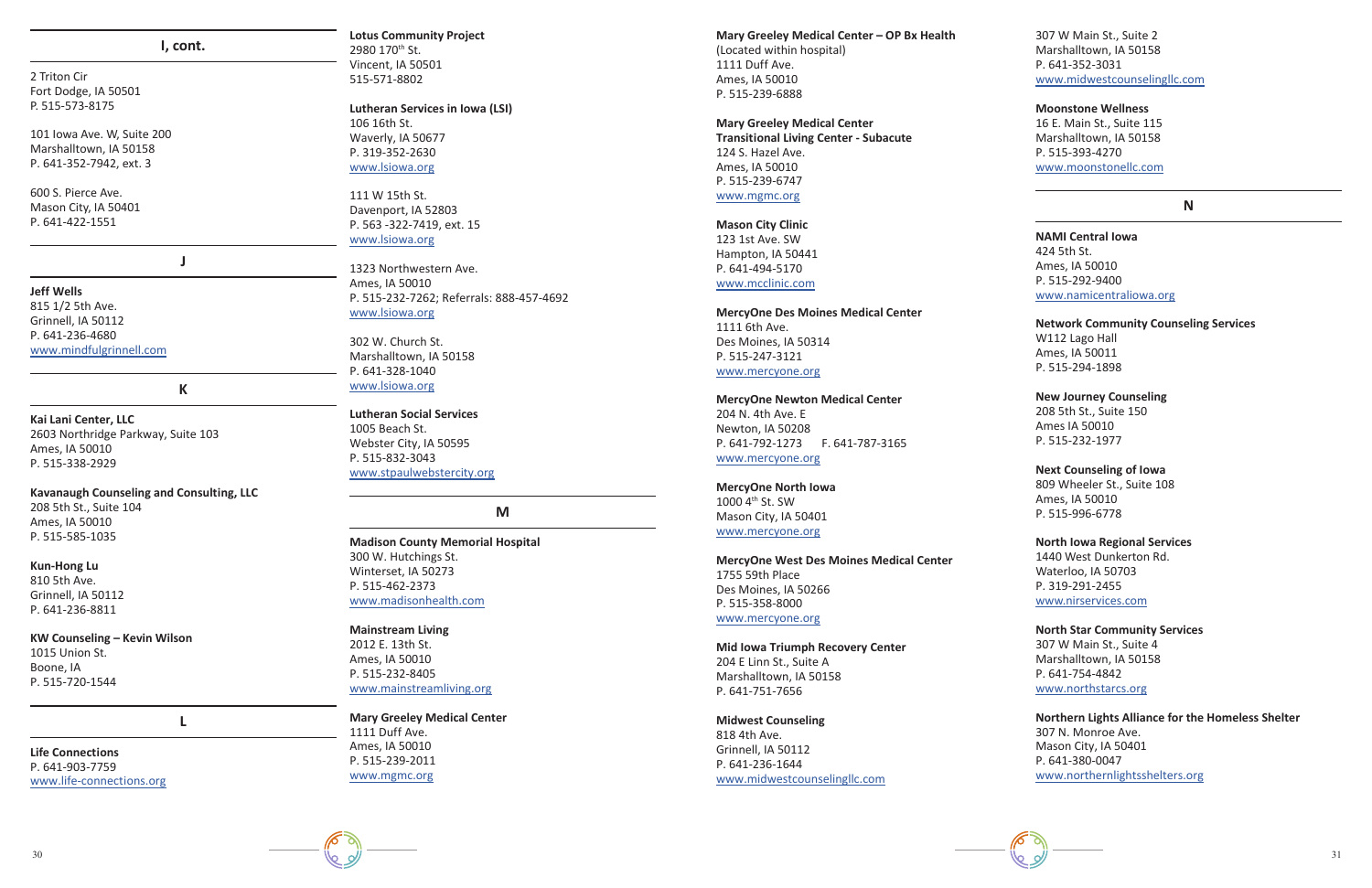**Okerberg and Associates** 6139 US Hwy 69 Ames, IA 50010 P. 515-577-6595

**One Vision** 707 Prospect St. Webster City, IA 50595 P. 515-823-9620 www.onevision.org

**Optimae LifeServices** 803 1/2 Main Adel, IA 50003 P. 515-993-4973 www.optimaelifeservices.com

104 Hazel Ave. Ames, IA 50010 P. 515-956-2600 www.optimaelifeservices.com

328 Main St., Suite 110 Ames, IA 50010 P. 515-715-1887 www.optimaelifeservices.com

1514 Edgington Ave. Eldora, IA 50627 P. 641-849-8120 www.optimaelifeservices.com

1112 N. Howard St. Indianola, IA 50125 P. 515-442-6790www.optimaelifeservices.com

101 E. Southridge Rd. Marshalltown, IA 50158 P. 641-351-4447 www.optimaelifeservices.com

1730 1st Ave. E. Newton, IA 50208 P. 641-787-9133 www.optimaelifeservices.com **P**

**Patti Campidilli** 100 S B St. Indianola, IA 50125 P. 515-962-9126

**Peace of Mind Counseling Services** 117 Buxton St. Indianola, IA 50125 P. 515-962-5561 www.peaceofmindindianola.com

**Phoenix Center, The** 210 W Ashland Indianola, IA 50125 P. 641-521-4896

**Plains Area Mental Health Center** 106 W. Washington St. Jefferson, IA 50129 P. 712-792-2991 www.plainsareamentalhealth.org

318 S. Maple, Suite 1 Carroll, IA 51401 P. 712-792-2991 www.plainsareamentalhealth.org

> $123$  1st St. SE Mason City, IA 50401 P. 641-201-8990

**Prairie Ridge Downtown Drop In Center** 112 2nd St. SE Mason City, IA 50401 P. 641-243-7214

**Prairie Ridge Drop In Center - Franklin County** 214 4th St. SE Hampton, IA 50441 P. 641-425-0572

**Prairie Ridge Integrated Behavioral Healthcare** 123 1st Ave. SW Hampton, IA 50441 P. 641-456-2365 www.prairieridge.net

**Distinguish (a)**  $\frac{1}{2}$   $\frac{1}{2}$   $\frac{1}{2}$   $\frac{1}{2}$   $\frac{1}{2}$   $\frac{1}{2}$   $\frac{1}{2}$   $\frac{1}{2}$   $\frac{1}{2}$   $\frac{1}{2}$   $\frac{1}{2}$   $\frac{1}{2}$   $\frac{1}{2}$   $\frac{1}{2}$   $\frac{1}{2}$   $\frac{1}{2}$   $\frac{1}{2}$   $\frac{1}{2}$   $\frac{1}{2}$   $\frac{1}{2}$   $\frac$ **Substance Abuse Treatment Unit of Central Iowa (SATUCI)** 611 4th Ave. Grinnell, IA 50112 P. 641-752-5421 www.satuci.com

**Progress Industries - The Place** 113 S 2nd Ave. E Newton, IA 50208 P. 641-792-6119 F. 641-792-0337 www.progressindustries.org

**R**

**Region XII** 320 E. 7th St. Carroll, IA 51401 P. 712-792-5560

**REM Iowa** 21 S. 2nd Ave. Marshalltown, IA 50158 P. 641-753-4133 www.remiowa.com

**River Valley Therapy Clinic - Jeremy Stumbo** 245 W. Walnut St. Ogden, IA 50212 P. 515-290-2259 www.rivervalleytherapyclinic.com

103 E. 6th St., Suite 100 Ames, IA 50010 P. 515-290-2259 www.rivervalleytherapyclinic.com

**Rose Center, The** 107 State St. Boone, IA 50036 P. 515-298-4394 www.centraliowarecovery.org

**Rosedale Shelter (YSS)** 703 Burnett Ave. Ames, IA 50010 P. 515-233-2330

#### **S**

**Shelter House**

429 Southgate Ave. Iowa City, IA 52240 P. 319-351-0326 F. 319-358-7132 www.shelterhouseiowa.org

**Southern Iowa Mental Health Center**

1527 Albia Road Ottumwa, IA 52501 P. 641-682-8772 F. 641-682-1924 www.simhcottumwa.org

**Spring Harbor**

**Station Clubhouse - Connections** 729 Pearl St. Grinnell, IA 50112 P. 641-236-5325 www.capstonebh.com

**Steiner and Associates** 16 E. Main St. Marshalltown, IA 50158 P. 641-844-1200 F. 641-844-1204 www.steinerpsych.com

821 5th Ave. Suite 105 Grinnell, IA 50112 P. 641-844-1200 www.steinerpsych.com

#### **Stidwell, Sue LMHC**

2847 Torrey Pines Rd. Ames, IA 50010 P. 515-599-3168

#### **Story County Medical Center**

640 S 19th St. Nevada, IA 50201 P. 515-382-2111

9 N. 4th Ave. Marshalltown, IA 50158 P. 641-752-5421 www.satuci.com

#### **T**

#### **Tammy Foster Harber**

521 1st Ave. E. Newton, IA 50208 P. 641-787-0026

#### **Team Restoration Ministries**

Mailing Address: 1473 195th Ave. Osceola, IA 50213